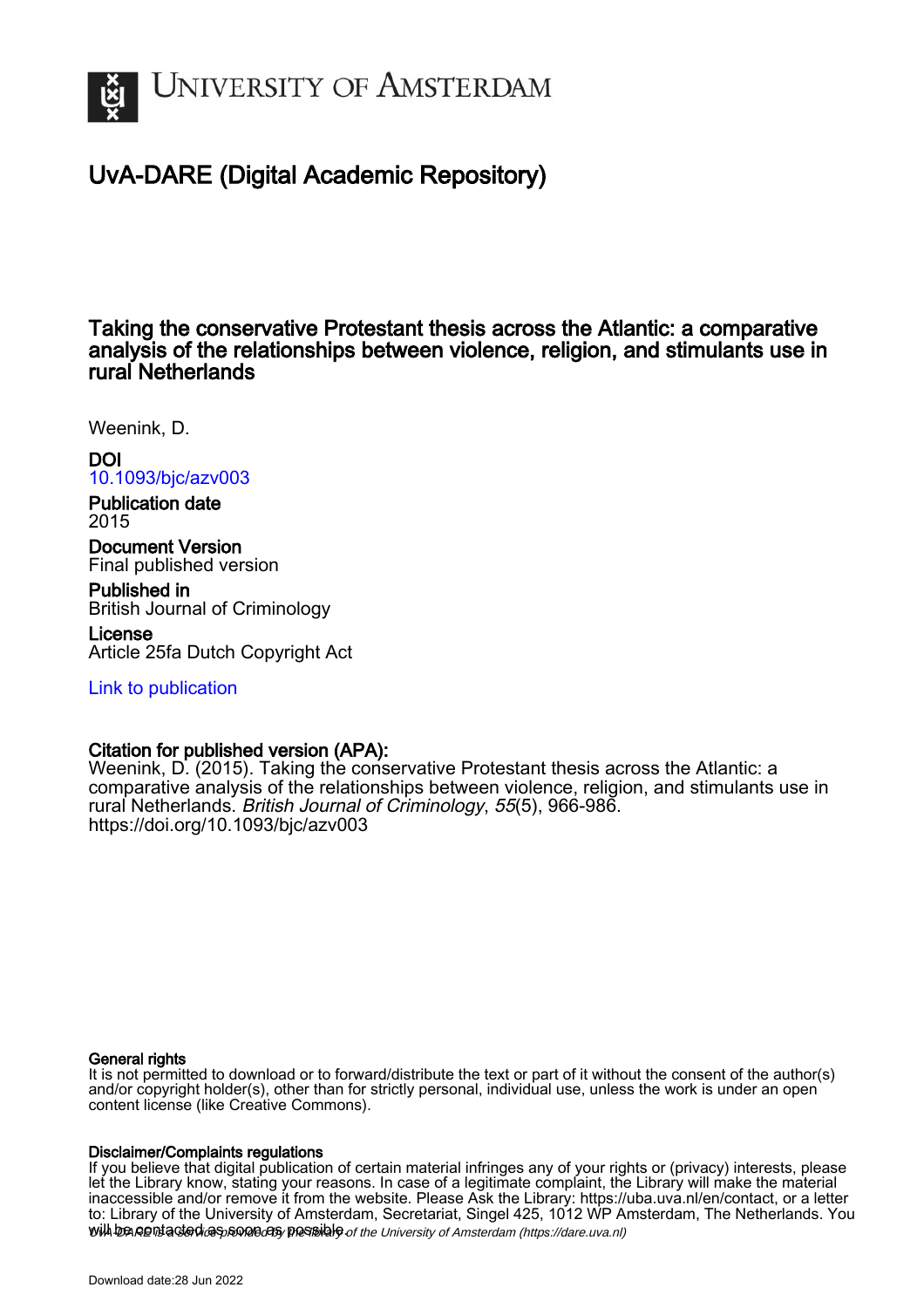# TAKING THE CONSERVATIVE PROTESTANT THESIS ACROSS THE ATLANTIC. A COMPARATIVE ANALYSIS OF THE RELATIONSHIPS BETWEEN VIOLENCE, RELIGION AND STIMULANTS USE IN RURAL NETHERLANDS

# DON WEENINK[\\*](#page-1-0)

*Building upon the Southern culture of violence research tradition, this article inquires the association between rural violence and Conservative Protestantism in the Dutch context. Based on data of 8,106 individuals, it was found that young rural Conservative Protestants living in villages were more likely to report that they had committed violence, as compared to their fellow believers living in urbanized areas. Furthermore, it turned out that the association between alcohol consumption and violence is stronger among this category of religious rural youth. Finally, this study demonstrates that, contrary to the prevailing notion of the idyllic rural, the violence rates between young Dutch rural dwellers and their peers living in the rest of the country are virtually similar.*

Keywords: rural violence, violence, alcohol, religion, rural criminology, rural sociology

# *Introduction*

Articles on rural violence or crime usually start with the assertion that the topic of interest has not yet attracted much scientific attention (see for instance [Swanson 1981](#page-21-0); and more recently [Cebulak 2004;](#page-18-0) [Carrington and Scott 2008](#page-18-1)). However, such statements are no longer entirely justified. In fact, various criminological approaches can be distinguished in this domain. One prolific branch is grounded on social disorganization theory [\(Petee and Kowalski 1993;](#page-20-0) [Osgood and Chambers 2000](#page-20-1); [Barnett and Mencken](#page-18-2) [2002;](#page-18-2) [Bouffard and Muftic 2006](#page-18-3); [Li 2011](#page-20-2); [Wells and Weisheit 2012](#page-21-1); see for critiques and proposals for improvement [Kaylen and Pridemore 2011;](#page-19-0) [2012;](#page-19-1) [2013\)](#page-19-2). This theory says that the combined effects of economic deprivation, ethnic heterogeneity, residential mobility and single parent families decrease a community's ability to exert informal social control over public space, which eventually may result in rising violence rates. Lee and collaborators have proposed a community approach (Lee *et al.* [2003;](#page-20-3) [Lee 2008\)](#page-20-4). Somewhat similar to social disorganization theory, this perspective relates the institutional—economic, social, religious and political—viability of rural communities to violent crime patterns. As both the social disorganization and the community approaches originate from early research in cities [\(Shaw and McKay 1942;](#page-20-5) [Bursik and Webb 1982\)](#page-18-4), an urban bias may hide the distinctive features of rural violence in these perspectives. Alternative approaches give more weight to the role of culture. A classic notion in this respect is the 'Southern culture of violence', which has inspired research into the role of honour and religion to explain the relatively high levels of violence in rural southern states of the United States [\(Gastil 1971](#page-19-3); [Ellison 1991;](#page-19-4) [Nisbett and Cohen 1996;](#page-20-6) [Ellison](#page-19-5)

<span id="page-1-0"></span><sup>\*</sup>Don Weenink, Department of Sociology, University of Amsterdam, PO Box 15508, Amsterdam 1001 NA, The Netherlands; [d.weenink@uva.nl.](mailto:d.weenink@uva.nl?subject=)

<sup>©</sup> The Author 2015. Published by Oxford University Press on behalf of the Centre for Crime and Justice Studies (ISTD). All rights reserved. For permissions, please e-mail: journals.permissions@oup.com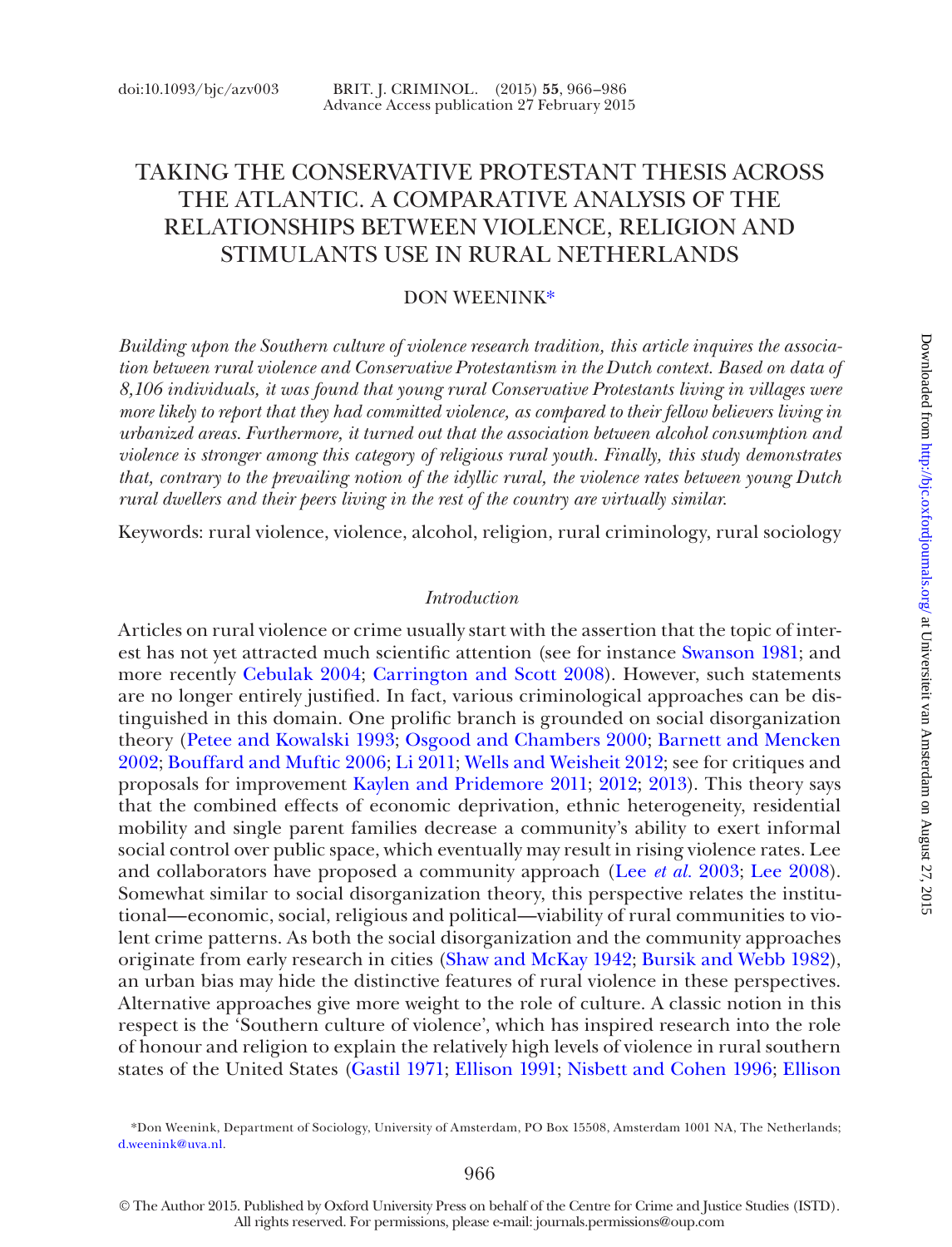*et al.* [2003](#page-19-5); [Lee 2006](#page-20-7); Lee *et al.* [2007;](#page-20-8) [Lee and Ousey 2011\)](#page-20-9). Australian authors, notably Carrington and colleagues ([Hogg and Carrington 2003;](#page-19-6) [Carrington and Scott 2008;](#page-18-1) [Carrington](#page-18-5) *et al.* 2013), relate the violence of rural Australian men against themselves, their intimates and other men to their failure to fulfil cultural expectations of masculinity in times of changing socio-economic conditions in rural areas. Another branch of studies adapts a similar perspective to explain the violent abuse of rural women ([Websdale 1995;](#page-21-2) [1998;](#page-21-3) [DeKeseredy and Joseph 2006;](#page-18-6) [DeKeseredy](#page-18-7) *et al.* 2007).

Despite the work that has been done in this area, the idea that violence occurs in big cities primarily is still 'an article of faith in much criminological and social scientific inquiry' [\(Carrington and Scott 2008](#page-18-1): 644). Similarly, [Lee \(2006:](#page-20-7) 309) critiques the 'myopic and nearly exclusive focus' on crime in metropolitan areas (see also [Smith](#page-20-10) [2012](#page-20-10)). While the ideology of the idyllic rural may want lay persons, policy makers and also social scientists to believe that violent crime rates are much lower or even nearly absent in rural areas, we should not take this for granted ([Jones 2012](#page-19-7)).

This article aims to contribute to a more balanced view. Moreover, the goal is to put rural violence and its relationships with religion and stimulants consumption on the criminological agenda. While the analyses presented here rely on data that were not originally produced for the purpose of this paper and are thus inherently limited, they do show the potential of this research domain. Hence, this paper should also be read as an invitation to further explore this relatively uncharted terrain.

Following a culturally oriented perspective, this study is theoretically informed by the 'Conservative Protestant thesis' [\(Lee 2006;](#page-20-7) Lee *et al.* [2007\)](#page-20-8). The idea is that the higher violence rates in rural southern states in the United States are related to this orthodox religion. This article connects this notion to prior work on rural alcohol cultures. The question is first to what extent the relationship between Conservative Protestants and violence also appears in rural Netherlands. Second, if such an association is found among Dutch rural Conservative Protestants as well, the question is to what extent this relationship is spurious and might be accounted for by these Conservative Protestants' alcohol consumption patterns instead.

By investigating these questions, this article aims to advance our knowledge of rural violence in several ways. First, this study is one of the very few systematic comparative rural–urban analyses of violence in Europe (exceptions are [Dingwall and Moody 1999;](#page-18-8) [Ceccato and Dolmen 2011](#page-18-9); [2013,](#page-18-10) but they do not provide rural–urban comparisons). Second, this article extends the tradition of research into violence in the rural South of the United States. While this tradition has demonstrated the link between Conservative Protestantism and higher violence rates in these states [\(Ellison 1991](#page-19-4); [Ellison](#page-19-5) *et al.* 2003; [Lee 2006;](#page-20-7) Lee *et al.* [2007\)](#page-20-8), the causal mechanism remains unclear. As prior US research did not take alcohol consumption into account, here it is proposed that the relationship might be spurious and the result of a particular alcohol culture among Conservative Protestants in rural areas.

This article distinguishes between a thinly populated countryside that includes small communities up to 5,000 inhabitants, and more densely populated rural communities ranging from 5,000 to 10,000 inhabitants, here called villages for short. Respondents from these two rural areas will be compared to their peers living in more urbanized areas, here referred to as the rest of the country.

To answer the above questions, this study analyses self-reported data of 8,106 Dutch rural and urban respondents aged 15–30 years old, collected by Statistics Netherlands.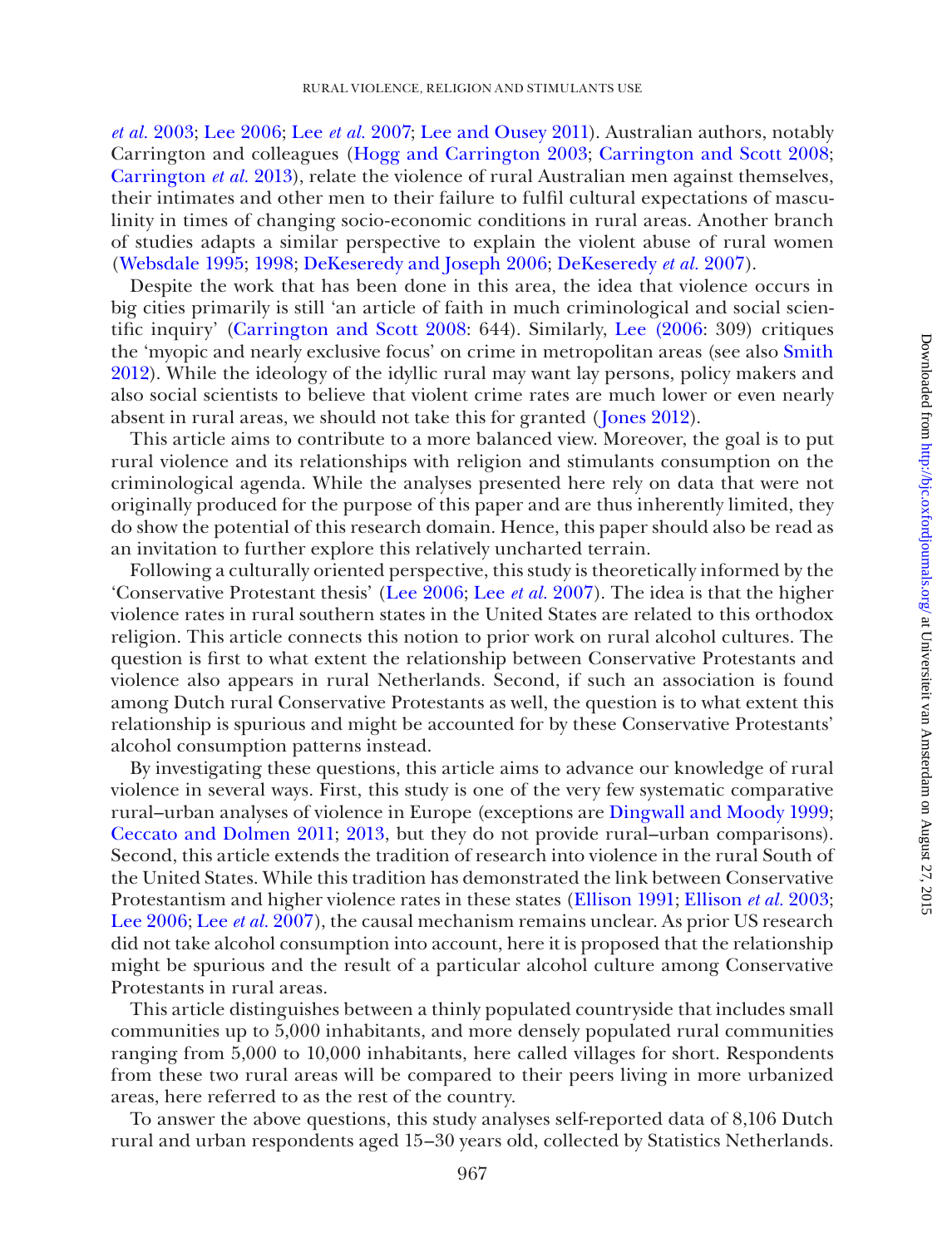While most research into rural violence and crime relies on official records [\(Kaylen](#page-19-2) [and Pridemore 2013\)](#page-19-2), such data may suffer from serious biases. Various scholars working in this field ([Weisheit](#page-21-4) *et al.* 1994; [Cebulak 2004;](#page-18-0) [Donnermeyer and Barclay 2005;](#page-18-11) [Hogg and Carrington 2006;](#page-19-8) [Abraham](#page-17-0) *et al.* 2007; [Kaylen and Pridemore 2013\)](#page-19-2) suggest that rural residents are not only less likely to report crime due to a fear of retaliation in close-knit rural networks, but also due to a reluctance to ask authorities for help. Moreover, they note that police officers in rural areas are more likely to solve disputes informally. Thus, as rural crime is more likely to go unfiled, self-reported data have important advantages in researching rural violence in particular.

The structure of the article is as follows: the next section reviews the literature on rural violence, religion and alcohol cultures and specifies the research questions. It should be noted that the discussion of the literature is restricted to studies that focus on rural violence in the Global North, given the purpose of this paper. Before presenting the results of the analyses, the sample, the indicators and the analytical procedures are explained in a subsequent section. Finally, the concluding section summarizes the findings and proposes new questions to increase our understanding of rural violence.

# *Prior Research on Rural Violence, Religion and Rural Alcohol Culture*

As indicated, one explanation as to why rural southern US states have higher levels of violence is known as the 'Conservative Protestant thesis' ([Lee 2006](#page-20-7); Lee *et al.* [2007\)](#page-20-8). The argument is that Conservative Protestants are more likely to accept some forms of violence, such as violence that is used to defend against perceived attacks of personal honour, women, or one's family or property. As [Lee \(2006:](#page-20-7) 311) explains, this religion's view of justified violent punishment is grounded on literalist interpretations of the Bible that cite the use of violence to resolve various types of disputes as well as the use of violence as justified retributions from God. [Ellison \(1991\)](#page-19-4) found that at the level of individuals, Southerners who attended church more frequently and who held images of a hierarchical God were more supportive of violence. At the level of communities, [Lee \(2006\)](#page-20-7) found that larger proportions of Evangelical Protestants in rural areas were associated with a greater occurrence of various forms of violence, including assault, robbery and homicide.<sup>1</sup> Two studies point to a similar relationship between Conservative Protestantism and violence in the Dutch Bible Belt, which stretches from the South West (Province of *Zeeland*) through the heart of the country (the regions known as *de Betuwe* and *de Veluwe*). The Dutch Bible Belt comprises villages and small towns where a large proportion of the inhabitants adhere to a form of Protestantism that relies on literalist and conservative interpretations of the Bible. They are known as 're-reformed' Protestants (*Gereformeerd*) who separated from the mainstream Dutch Protestant Church (*Hervormd*) at the end of the 19th century. A report on the rural surroundings of the town of Ede in the centre of the Bible Belt noted various forms of public disorder and fighting among and between groups of Conservative Protestant and Islamic youth ([Balogh](#page-17-1) *et al.* 2009). The violent incidents between these youth groups were part of confrontations during leisure time, often at night, and were not associated with religious animosity *per se*. In addition, Adang *et al.*['s \(2007\)](#page-17-2) study of New

<span id="page-3-0"></span><sup>&</sup>lt;sup>1</sup> In a later study that included homicides only, Lee *et al.* [\(2007\)](#page-20-8) found a significant effect of the proportion of Evangelical Protestants in urban, but not in rural areas.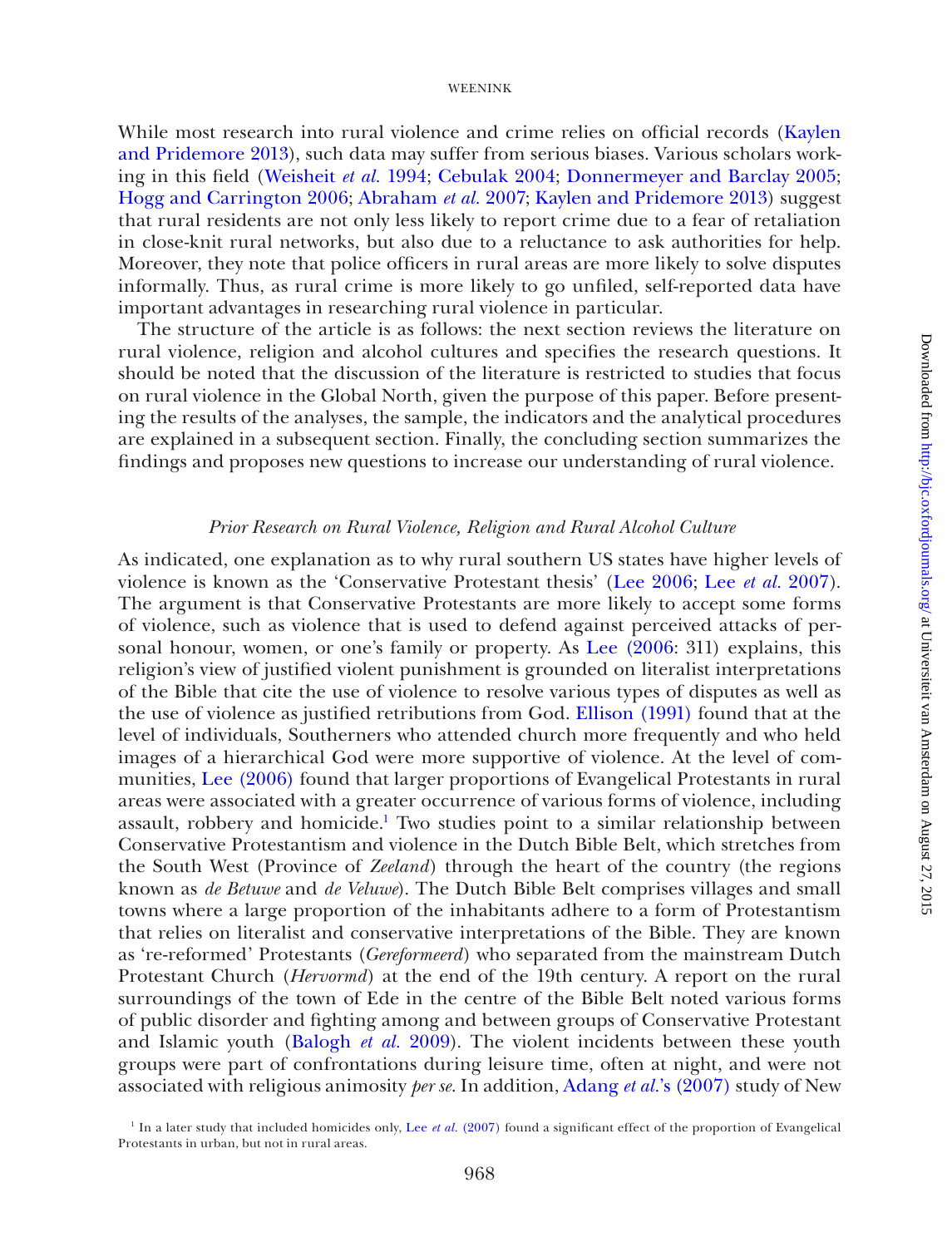Year's Eve celebrations in the Netherlands points to traditions of collective violence in villages in the Dutch Bible Belt, targeted against both peers and police. Given these studies, it seems worthwhile to undertake a more systematic and larger scale analysis of the relationship between violence and adherence to Conservative Protestantism in rural Netherlands. Thus, the first question that will be addressed here is to what extent young rural Conservative Protestants are more likely to use violence than other rural inhabitants.

The second correlate of rural violence considered here is alcohol consumption. It should be noted that the relationship between alcohol and violence is strongly influenced by cultural expectations that link collective drinking to the experience of disorder ([Homel](#page-19-9) *et al.* 1992; [Lister](#page-20-11) *et al.* 2000; [Graham and Wells 2001\)](#page-19-10). For instance, a large-scale survey of European adolescents demonstrated that the relationship between alcohol intake and violence is much stronger for Scandinavian youth as compared to their Italian peers ([Felson](#page-19-11) *et al.* 2011). Similar cultural differences may also exist between urban and rural areas within countries. Indeed, prior work conducted in the United States points to the existence of distinct alcohol consumption patterns among young rural inhabitants. For instance, in a research conducted in communities in Pennsylvania and Iowa, the authors argued that 'alcohol use may be so common in rural areas that few community characteristics [...such as structural disadvantage, poverty, low income, residential instability…] may predict it' ([Chilenksi and Greenberg](#page-18-12) [2009](#page-18-12): 297). In other words, whatever the degree of social disorganization, these rural youth drink considerable amounts of alcohol anyhow. In their review of US studies on rural crime and violence, [Weisheit](#page-21-4) *et al.* (1994: 3) noted that 'alcohol is of particular concern in rural areas' while a large-scale survey found that 'alcohol use is pervasive' among rural middle school students living in the Upper Midwest of the United States [\(De Haan and Boljevac 2009:](#page-18-13) 63–64, see also [Lambert](#page-20-12) *et al.* 2008; [Swaim and Stanley](#page-21-5) [2011](#page-21-5), who found a higher prevalence of alcohol use among US rural youth as compared to urban youth). One of the few European rural–urban studies comprises a large-scale survey among 15 years old German adolescents ([Donath](#page-18-14) *et al.* 2011). The authors found that rural youth drank on more occasions a year, engaged more often in binge drinking (five drinks on one occasion) and had higher life-time prevalence for all alcoholic beverages than their peers in urban areas. Furthermore, research that relies on more intensive methods suggests that drinking alcohol plays an important cultural role in rural life. For instance, based on quantitative and qualitative research, [Valentine](#page-21-6) *et al.* [\(2008](#page-21-6): 33–35) report that both parents and youth in rural Cumbria regard excessive drinking as a normal part of growing up, and they note that parents display a tolerant attitude towards underage drinking. Similar attitudes were also reported by [De Haan](#page-18-13) [and Boljevac \(2009\)](#page-18-13) in their study in the Upper Midwest of the United States. In addition, ethnographies based on observations in rural pubs demonstrated the importance of rural drinking practices for young people's identity formation and sense of belonging in the countryside ([Leyshon 2008\)](#page-20-13) as well as for the 'performance of pub(lic) rural masculinity'[\(Campbell 2000](#page-18-15): 571).

There are some indications that rural drinking practices form an important part of Dutch rural life as well. For instance, according to the municipal and police officials who [Balogh](#page-17-1) *et al.* (2009: 93–94) interviewed, a portion of the parents in the Conservative Protestant villages near Ede consider the intake of large amounts of alcohol by their children as a 'sin with a smile'. More generally, there is anecdotal evidence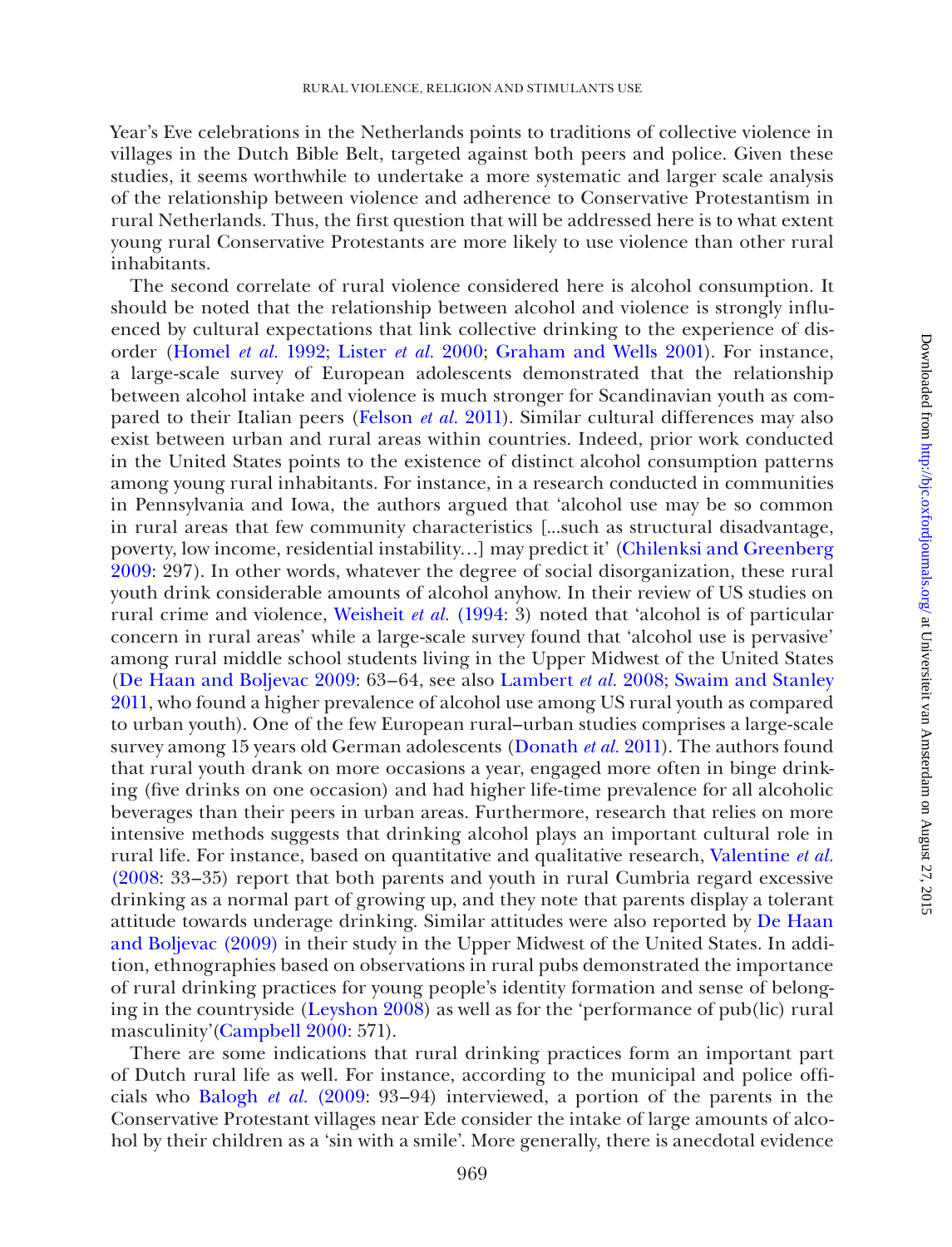that drinking alcohol, beer in particular, is an important element of Dutch rural youth culture. The drinking takes place predominantly during the weekends, in the village pub or perhaps more often in self-made drinkeries [\(Mulder 2005](#page-20-14); [Van Bergen and](#page-21-7) [Otterman 2006](#page-21-7); [Verdurmen](#page-21-8) *et al.* 2012). These 'booze shacks' (literally translated from the Dutch *zuipketen*) are caravans, garages or cabins, that offer the opportunity to drink large quantities of relatively cheap alcohol with friends, notably for young rural males [\(Mulder 2005](#page-20-14)).

However, only few studies explicitly relate the alcohol consumption of rural dwellers to violence. For instance, in their case studies of crime prevention experiences in eight rural Swedish municipalities, [Ceccato and Dolmen \(2013\)](#page-18-10) found that youth-related problems, particularly with regard to violence, alcohol and drug addiction were the most important concerns. Adang *et al.*['s \(2007\)](#page-17-2) observation about the tradition of collective violence in villages in the Dutch Bible Belt was referred to above. These authors also suggest that in addition to the excessive drinking at these events, there is also an abundance of hard drug usage ([Adang](#page-17-2) *et al.* 2007: 226). Moreover, another Dutch study by [Van der Torre \(2006\)](#page-21-9) explicitly reports that small communities in the Dutch Bible Belt are often confronted with hard drugs related problems among youth. Hence, it seems worthwhile to not only consider the consumption of alcohol but also the use of hard drugs.

The second question that will be addressed here is to what extent the amount of alcohol and hard drugs consumed differs between young rural residents and their peers who live in more urbanized areas. Moreover, it will be considered to what extent the relationship between alcohol consumption, hard drugs use and violence differs between young rural residents and their peers who live in more urbanized areas. Finally, the fourth question is to what extent alcohol and hard drugs consumption play a role in the relationship between rural violence and religion, in particular Conservative Protestantism. So far, earlier studies on the Conservative Protestant thesis have not considered the role of alcohol and drugs.

# *Data and Methods*

#### *Sampling, collection of the data and construction of the dataset*

This article is based on data collected by Statistics Netherlands, as part of their 'Permanent Research of the Living Conditions' (*Permanent Onderzoek Leefsituatie, POLS*). This research comprises a country-wide survey of the Dutch population. The sample is a random selection taken from the administrative files of Dutch municipalities, which contain basic information on all inhabitants of the Netherlands, such as gender, place and date of birth and marital status. As *POLS* is not intended to provide repeated longitudinal observations, each of these annual surveys includes information from different respondents. Response rates are about 60 per cent each year [\(Statistics Netherlands](#page-21-10) [2007\)](#page-21-10).

The annual survey consists of a so-called basic module (containing questions on general background information, such as education level) and a specific module that contains additional questions. Only in 1997, 2001 and 2003 did this additional module include a series of questions that were specifically intended for monitoring the living conditions of youth aged 12–30 years of age. These questions are relevant for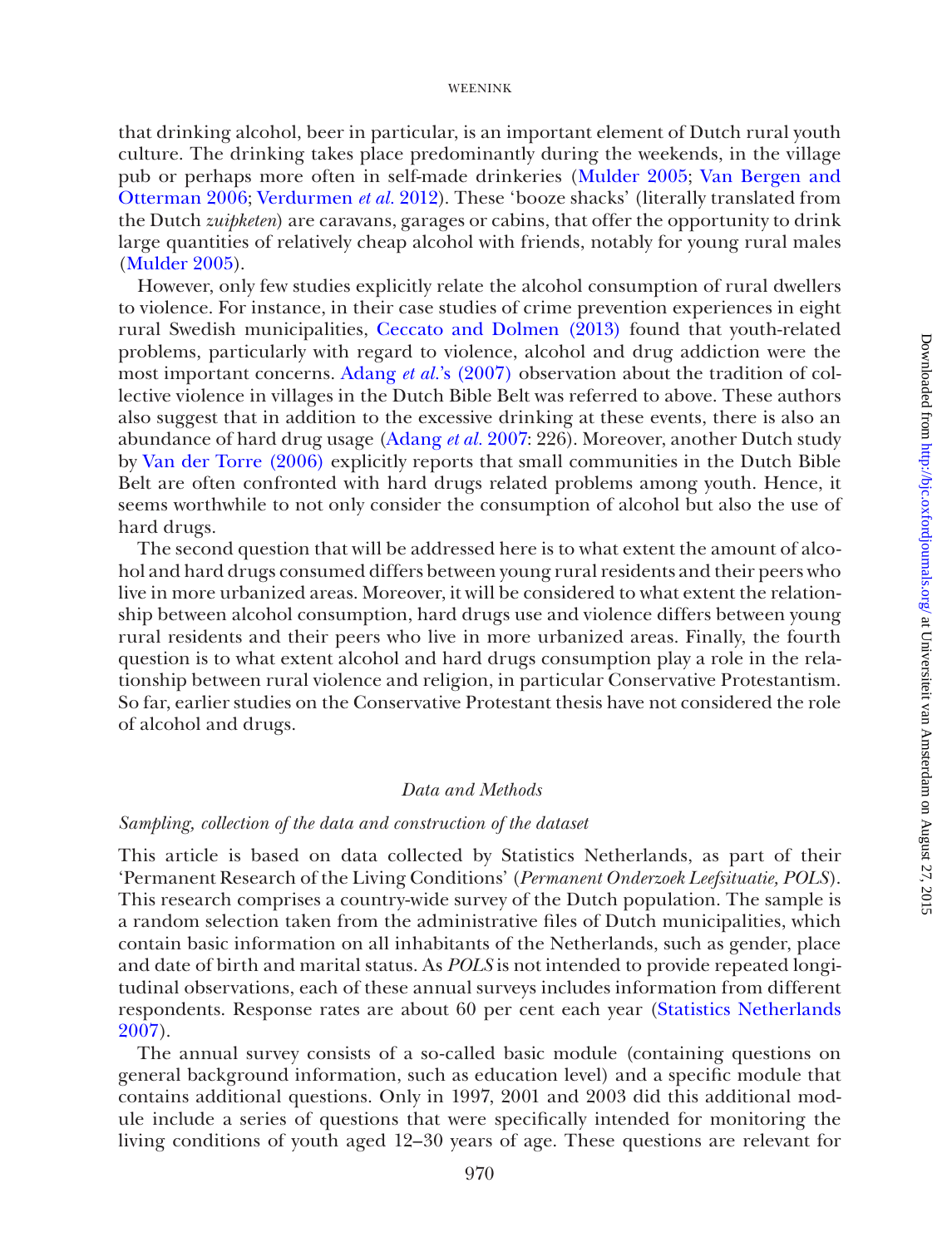the purpose of this study, as they consider, among other topics, violent behaviour and the use of alcohol and hard drugs. Given the sensitivity of these issues, these latter questions were completed by the respondents themselves with paper and pencil and were stored and processed separately ([Statistics Netherlands 2005](#page-21-11)). Upon request and under conditions of privacy regulations, both modules are made available for researchers, courtesy of Statistics Netherlands. [Statistics Netherlands \(2005\)](#page-21-11) also provide the instructions for how to merge the two modules through a key variable. The surveys conducted in 1997, 2001 and 2003 were combined into one dataset. Respondents younger than 15 were removed as violence is much less serious and harmful at these ages. The resulting dataset amounts to 8,106 individuals.

One might be sceptical of counting on the link between place of residence and violence as a source of insight about where violence occurs, as rural youth could commit violence while spending time in urban centres and *vice versa*. While the data does not allow for the specification of the places where the respondents actually committed violent acts, Dutch studies indicate that rural youth most often spend their leisure time, including night-life-related activities, in proximate rural, instead of urban places [\(Emmelkamp 2004;](#page-19-12) [Van Bergen and Otterman 2006](#page-21-7); [Balogh](#page-17-1) *et al.* [2009](#page-17-1)). Moreover, even if rural youth would be more likely to commit violence outside of their rural environments, their violent behaviour may still be differently related to religion, alcohol and hard drugs consumption as compared to their urban peers.

#### *Indicators*

#### *Violent behaviour*

This indicator is a binary variable, constructed by aggregating the following yes/no questions: 'Have you ever taken part in a fight?'; 'Have you ever hit or kicked a person such that he or she needed medical treatment?' and 'Have you ever wounded a person with a weapon?' If respondents answered yes to one or more of these questions, they were assigned a score of 1. If they answered no to all three questions, they were assigned a score of 0. In the sample, 16.8 per cent of youth had fought once; ten per cent had hit or kicked someone such that the victim needed medical treatment once, and nearly two per cent had wounded a person with a weapon once. $2,3$  $2,3$ 

#### *Rural areas*

The urbanization index developed by Statistics Netherlands was used to identify rural areas [\(Den Dulk](#page-18-16) *et al.* 1992). This index categorizes the following areas on the basis of address density: non-urbanized areas (less than 500 addresses per square kilometre), sparsely urbanized areas (500–1,000 addresses), moderately urbanized areas (1,000–1,500 addresses), strongly urbanized areas (1,500–2,500 addresses) and very strongly urbanized areas (over 2,500 addresses). The first category (non-urbanized areas) is here called countryside and

<span id="page-6-0"></span><sup>&</sup>lt;sup>2</sup> The proportions of youth who engage in these various forms of violence resemble those reported by [Kruissink and Essers](#page-19-13) [\(2004:](#page-19-13) 10, Table 15) and [Wittebrood \(2000\),](#page-21-12) who use different data sources.

<span id="page-6-1"></span><sup>3</sup> Alternatively, there are two ways to construct an ordinal rather than a binary variable based on these indicators. One would be to summate the answers on the three indicators, resulting in a scale ranging from zero to three. Another option would be to code these indicators on a scale that measures the severity of the violence, ranging from zero (never used violence) to three (wounded a person with a weapon). However, as 78.7 per cent of the respondents had never engaged in one of these forms of violence, both ordinal variables are extremely skewed and therefore less suitable for linear regression analyses.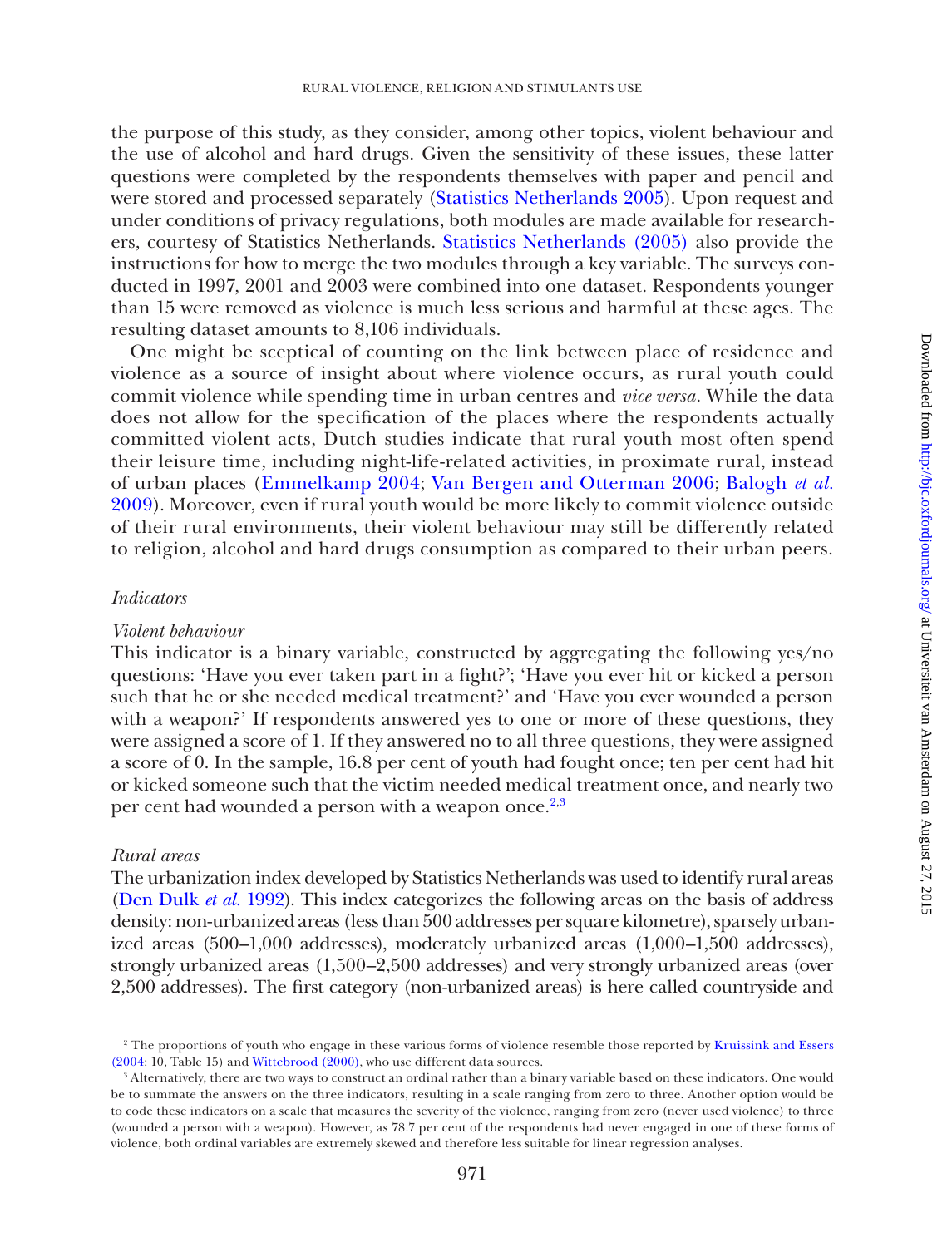comprises the least populated areas and small communities up to about 5,000 inhabitants. The second category (sparsely urbanized areas) is here indicated as villages; it consists of communities ranging from about 5,000 up to 10,000 inhabitants [\(Simon](#page-20-15) *et al.* 2007). These areas are contrasted with a category that combines all the other areas. In the remainder of this article, this latter category will be referred to as the rest of the country.

#### *Religion*

Religiosity of the respondents was captured by questioning how often they visited church and if they adhered to a particular religion and if so, which one. The former indicator was a scale:  $0 =$  never attends religious meetings;  $1 =$  only seldom;  $2 =$  less than once a month;  $3 =$  once a month;  $4 =$  two to three times a month;  $5 =$  once a week or more often. Furthermore, respondents could indicate which religion they adhered to: mainstream Protestant (*Hervormd*), Catholic, Conservative Protestant (*Gereformeerd*), Islamic and other religions (Hinduism, Buddhism and other). These religions were included as dummy variables; the reference category consisted of respondents who indicated that they were not religious.

# *Alcohol consumption*

To estimate the degree to which rural respondents engaged in specific alcohol consumption patterns, two indicators were included. First, respondents were asked how many glasses of alcohol they drank during the weekend. This indicator seems appropriate, given prior work discussed above that points to the relationship between drinking large amounts of alcohol and having fun during leisure time in some rural areas. The answers ranged from 0 to 80[.4](#page-7-0) Second, the survey included a self-reported measure of alcohol abuse. This was captured by the rather straightforward question: 'Do you think you drink too much alcohol?' Respondents simply had to indicate whether they thought this applied to them  $(= 1)$  or not  $(= 0)$ .

#### *Hard drugs consumption*

Respondents were asked a series of questions about if they had ever used the following drugs: cocaine, amphetamine, ecstasy and mushrooms ( $no = 0$ ,  $yes = 1$ ). The answers were summated and this resulted in a scale, ranging from zero to four (Cronbach's alpha = 0.803).

The following features serve as control variables in the analyses:

#### *Gender*

Males are coded as 1, while females are coded as 0.

#### *Educational level*

The educational level of the respondents was captured by questions about the type of education they were receiving at the time of data collection, or, in case they already completed their education, the highest educational level they had attained. This resulted in

<span id="page-7-0"></span><sup>4</sup> In the Netherlands, it is common usage to assess the amount of alcohol consumption based on the number of glasses or just 'drinks', even in scientific work [\(Poelen](#page-20-16) *et al.* 2005; [Koning](#page-19-14) *et al.* 2010). These are rather imprecise measures, as it remains unclear how much and what type of alcoholic beverages were consumed. However, as the purpose of this study is to offer comparative rural–urban analyses of the relationships between alcohol consumption and violence rather than to provide precise estimations of the effects of alcohol consumption on violent behaviour *per se*, these indicators seem sufficient. Even so, readers might be interested to know that beer is the most frequently consumed alcoholic beverage among Dutch youth [\(Verdurmen](#page-21-8) *et al.* [2012:](#page-21-8) 51). It is usually served in relatively small glasses that contain only 20 to 25 cl (the English pint contains 57 cl).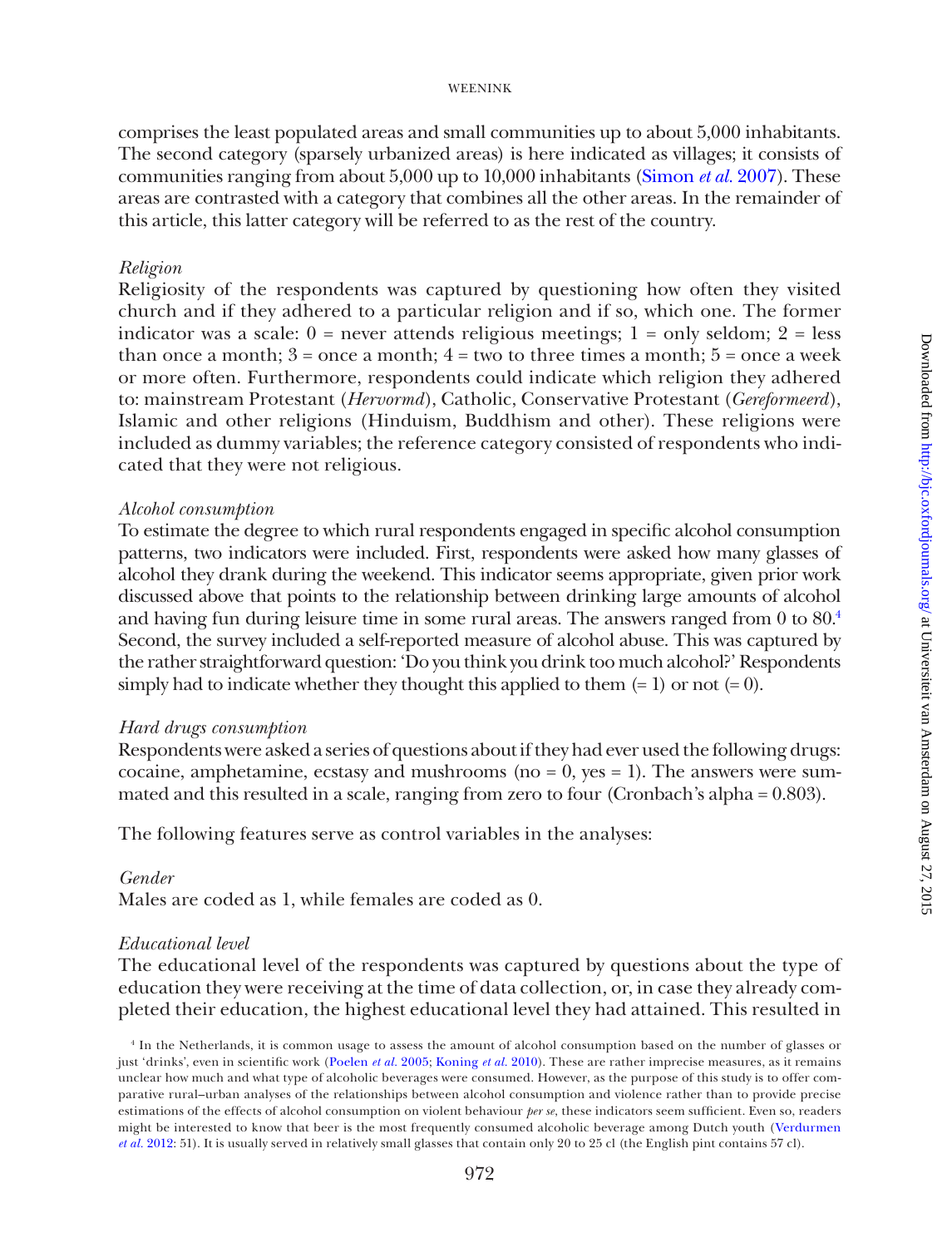the following scale:  $1 = \text{primary education}$  (participants of age 15 who were attending primary education or who had dropped out of education at the time of data collection); 2 = lower secondary education (vocational programs and the first three years of general education programs); 3 = higher secondary education (the higher years of general education programmes) and 4 = higher education.

#### *Age*

For ease of interpretation, the following age cohorts were constructed: 15–19, 20–25 and over 25 years old. In the analyses, the former categories were included as dummy variables, with the oldest respondents as the reference category.

# *Analytical procedures*

First, the average of each indicator was calculated for the two rural categories and the rest of the country. In the case of binary variables, percentages were calculated. It was then investigated if the averages or proportions differed significantly between the three areas. [Table 1](#page-9-0) shows the results of these comparisons. In the second round of analyses, the impact of the indicators on the likelihood that respondents had used violence was estimated. Because violence is defined as a binary variable  $(1 =$  the respondent had at least once used a form of violence;  $0 =$  the respondent had never used a form of violence), logistic regression analyses were used. These analyses result in so-called odds ratios. If the odds ratio is less than one, an increase in a given indicator decreases the likelihood that respondents had committed violence; if it is larger than one, the likelihood increases. The results of the logistic regression analyses can be found in [Table 2.](#page-10-0) In the first model, only the social demographic indicators were included (model 1), followed by religion (models 2 and 3) and alcohol and hard drugs consumption (models 4 and 5). In model 3, interaction terms were included to assess whether the effects of adherence to a religion were different per rural area. In model 4, interaction terms were added to estimate if the effects of alcohol consumption during the weekend, self-reported alcohol abuse and hard drugs intake differed per area. Finally, given the significant interaction between adhering to Conservative Protestantism and living in a village, model 5 included interaction terms that estimated if the relationship between alcohol consumption during the weekend, self-reported alcohol abuse and hard drugs intake on the one hand and violence on the other was different for these Conservative Protestant villagers specifically. In the last step, a parsimonious model was estimated, comprising the control variables and significant indicators only (threshold for removal  $P < 0.5$ ). To avoid problems of multicollinearity, the ordinal variables in the interaction terms were standardized. The highest variance inflation factor was 2.858, which indicates that such problems were negligible. In an additional round of analyses, models were separately run for each religious category. These models included the sociodemographic indicators, frequency of church visits, alcohol consumption during the weekend, self-reported alcohol abuse and use of hard drugs. The results are shown in [Table 3.](#page-12-0)

# *Results: The Relationships Between Violence, Religion and Stimulants Use in Dutch Rural and Non-Rural Areas*

The discussion of the results follows the questions formulated above. But first, the prevailing myopic urban view will be counterbalanced by a discussion of the violence rates in the Dutch countryside, villages and more urbanized areas.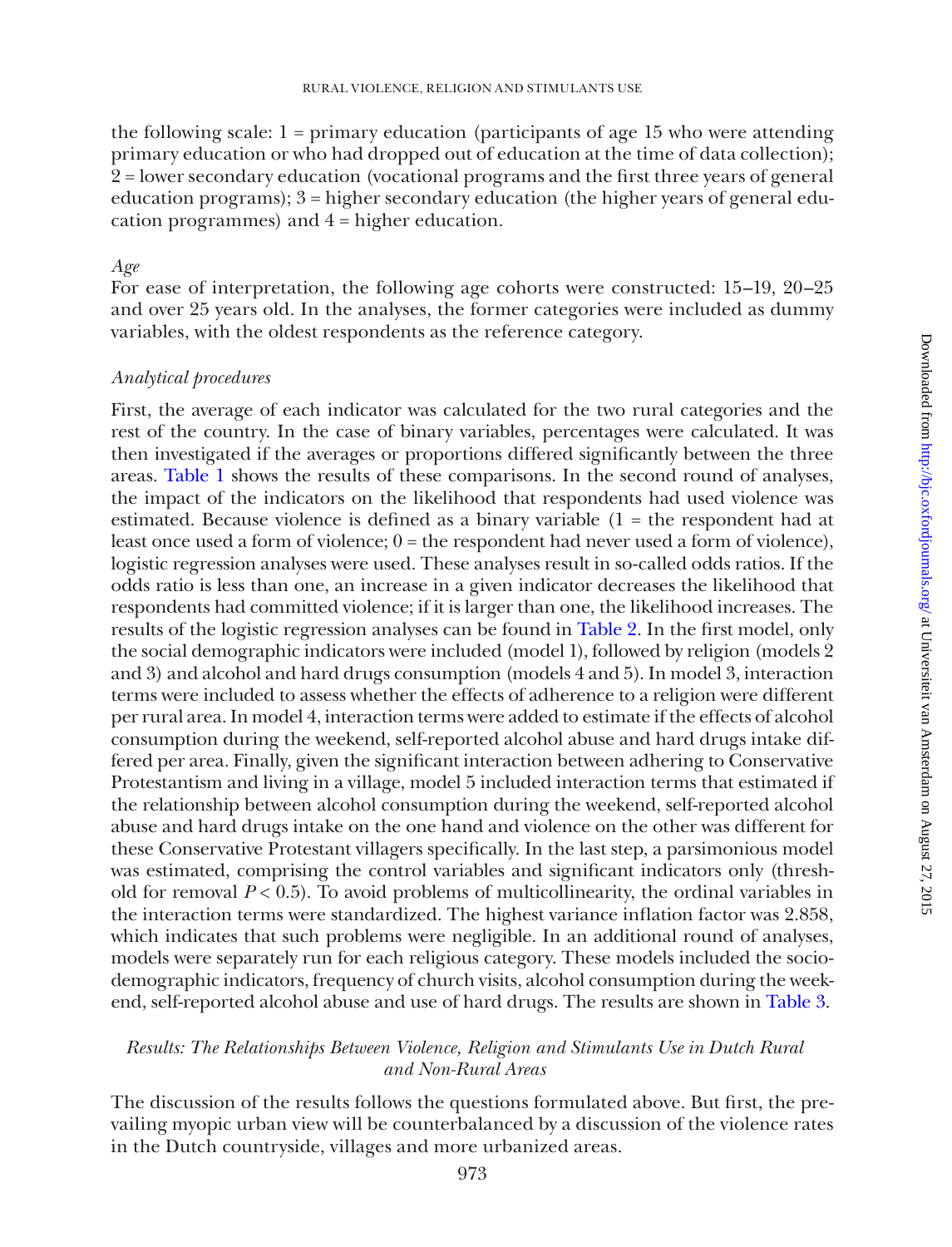<span id="page-9-0"></span>

|                                                             | $in - max$<br>≍ | $Country side =$  |       | $Villages = 2$     |       | $country = 3$<br>Rest of the                            |                  | S<br>1 vs.   | 8<br>$2$ vs. | $1$ vs. $2$ |
|-------------------------------------------------------------|-----------------|-------------------|-------|--------------------|-------|---------------------------------------------------------|------------------|--------------|--------------|-------------|
|                                                             |                 | Mean $(\%)$       | ್ಲ    | Mean (%)           | s.d.  | Mean $(\%)$                                             | s.d.             | Pyalue       | Pvalue       | Pvalue      |
| Physical violent behaviour                                  |                 | $21.1\%$          |       | $20.8\%$           |       | 21.5%                                                   |                  | n.s.         | n.s.         | n.s.        |
| Ever taken part in fight                                    | $^{-1}$         | $17.1\%$          |       | $16.2\%$           |       | $16.9\%$                                                |                  | n.s.         | n.s.         | n.s.        |
| Ever wounded someone                                        | $0-1$           | 9.2%              |       | 10.4%              |       | $10.8\%$                                                |                  | n.s.         | n.s.         | n.s.        |
| such that victim needed<br>medical treatment                |                 |                   |       |                    |       |                                                         |                  |              |              |             |
| Ever wounded                                                | $^{-1}$         | 0.7%              |       | $2.0\%$            |       | $1.8\%$                                                 |                  | $P = 0.002$  | n.s.         | $P = 0.002$ |
| someone with a weapon                                       |                 |                   |       |                    |       |                                                         |                  |              |              |             |
| Gender $(male = 1)$                                         | $-1$            | 50.9%             |       | 50.4%              |       | 48.4%                                                   |                  | n.s.         | n.s.         | n.s.        |
|                                                             |                 |                   |       | $39.8\%$           |       | $34.2\%$                                                |                  | $P = 0.000$  | $P = 0.000$  | n.s.        |
| Aged 15–19<br>Aged 20–24<br>Aged 25–30<br>Educational level | $\frac{1}{0}$   | $41.1\%$<br>27.9% |       | 26.9%              |       | $31.2\%$                                                |                  | $P = 0.011$  | $P = 0.000$  | n.s.        |
|                                                             | $\overline{-}$  | $30.9\%$          |       | 33.2%              |       | 34.5%                                                   |                  | $P = 0.007$  | n.s.         | n.s.        |
|                                                             |                 | 2.781             | 0.782 | 2.762              | 0.818 | 2.890                                                   | $0.879$<br>1.504 | $P = 0.000$  | $P = 0.000$  | n.s.        |
| Frequency of church visits                                  | $1 - 5$         | 1.343             | 1.637 | $1.291\,$          | 1.513 | 1.008                                                   |                  | $P = 0.000$  | $P = 0.000$  | n.s.        |
| Mainstream Protestant                                       |                 | $13.7\%$          |       | $12.4\%$           |       |                                                         |                  | $P = 0.000$  | $P = 0.000$  | n.s.        |
| Catholic                                                    |                 | 29.7%             |       | $37.9\%$           |       |                                                         |                  | $P = 0.000$  | $P = 0.0000$ | $P = 0.000$ |
| Conservative Protestant                                     | <b>JJJJJJ</b>   | $10.8\%$          |       | $7.4\%$            |       | $\begin{array}{c} 7.3\% \\ 22.5\% \\ 5.3\% \end{array}$ |                  | $P = 0.000$  | $P = 0.001$  | $P = 0.001$ |
| Islamic                                                     |                 | $0.9\%$<br>3.7%   |       | $1.9\%$<br>$4.2\%$ |       | $6.4\%$                                                 |                  | $P = 0.0000$ | $P = 0.0000$ | $P = 0.014$ |
| Other                                                       |                 |                   |       |                    |       | $5.9\%$                                                 |                  | $P = 0.001$  | $P = 0.003$  | n.s.        |
| Not religious                                               |                 | $41.2\%$          |       | 36.1%              |       | 52.6%                                                   |                  | $P = 0.0000$ | $P = 0.000$  | $P = 0.002$ |
| Alcohol during weekend                                      | $0 - 80$<br>0-1 | 8.048             | 9.432 | $7.915$<br>5.5%    | 9.793 | 6.062                                                   | 8.209            | $P = 0.0000$ | $P = 0.000$  | n.s.        |
| Drinks too much alcohol                                     |                 | $6.6\%$           |       |                    |       | $6.6\%$                                                 |                  | n.s.         | n.s.         | n.s.        |
| Hard drugs                                                  |                 | 0.150             | 0.605 | 0.194              | 0.665 | 0.285                                                   | 0.815            | $P = 0.0000$ | $P = 0.000$  | n.s.        |

*POLS* data, Statistics Netherlands. All differences *P* > 0.05 indicated as n.s. To determine significant differences, one-sided chi-square tests were used for all were LCSLS sided chi-square differences, one-*POL*.3 data, Statistics Netherlands. All differences P > 0.05 indicated as n.s. 10 determine significant<br>binary indicators and Bonferroni *post hoc* tests for all indicators at ordinal and interval level. binary indicators and Bonferroni *post hoc* tests for all indicators at ordinal and interval level.

# WEENINK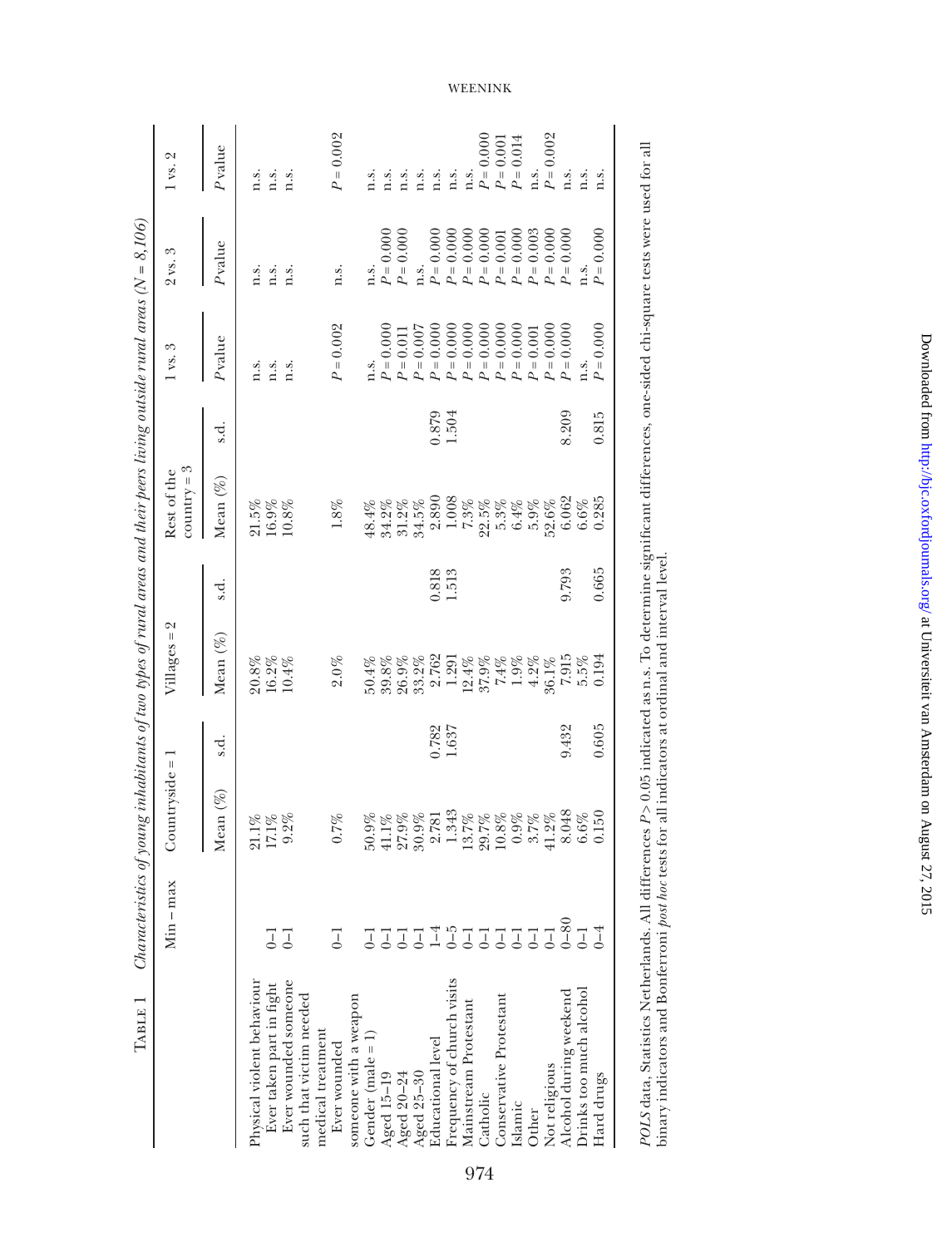<span id="page-10-0"></span>

| TABLE <sub>2</sub>                                                                                                      |                                                                               | Logistic regression analyses of the likelihood of engaging in violence, odds ratios |                                                                       |                                       |                                                                                                                 |                                                                                                    |                                     |
|-------------------------------------------------------------------------------------------------------------------------|-------------------------------------------------------------------------------|-------------------------------------------------------------------------------------|-----------------------------------------------------------------------|---------------------------------------|-----------------------------------------------------------------------------------------------------------------|----------------------------------------------------------------------------------------------------|-------------------------------------|
|                                                                                                                         | areas + socio-<br>demographic<br>$l = r \nmid r \nmid l$<br>features<br>Model | $2 = model 1 +$<br>religion<br>Model                                                | $3 = model 2 +$<br>rural areas x<br>interactions<br>religion<br>Model | $4 = model$ 1+<br>stimulants<br>Model | $\begin{array}{l} \text{Model} \\ 5=\text{model }4+ \end{array}$<br>rural areas x<br>interactions<br>stimulants | Model 6 = model<br>$2 + model 4 +$<br>Conservative<br>rural areas ×<br>interactions<br>Protestants | Parsimonious<br>model               |
| Countryside (ref. $=$ rest of the country)<br>Villages (ref. = rest of the country)                                     | 0.866*<br>0.887                                                               | 0.890<br>0.923                                                                      | $\frac{0.833}{1.272**}$<br>0.905                                      | $0.812***$<br>$0.847*$                | 0.789**<br>$0.794*$                                                                                             | 0.807<br>0.911                                                                                     | 0.789**<br>0.878                    |
| Survey 2001 (ref. = 1997)<br>Survey 2003 (ref. = 1997)<br>Male                                                          | $4.662***$<br>$1.272**$<br>1.121                                              | $1.275**$<br>$4.650***$<br>1.108                                                    | 4.652**<br>1.101                                                      | 3.413**<br>$1.231***$<br>1.031        | $3.405***$<br>$1.233***$<br>1.028                                                                               | $3.438***$<br>$1.224**$<br>1.013                                                                   | $3.420**$<br>$1.227***$<br>1.021    |
| Age 15-19 years (ref. $= 25-30$ years)<br>Age $20-24$ years (ref. = $25-30$ years)                                      | 1.110<br>1.141                                                                | 1.154*<br>1.106                                                                     | 1.160*<br>1.105                                                       | $1.217**$<br>0.954                    | 1.219**<br>0.957                                                                                                | $1.228**$<br>0.943                                                                                 | 1.223**<br>0.957                    |
| Frequency of church visits<br>Mainstream Protestant<br>Educational level                                                | $0.610**$                                                                     | $0.610**$<br>$0.861***$<br>0.895                                                    | $0.862***$<br>$0.609**$<br>0.855                                      | $0.605***$                            | $0.605***$                                                                                                      | $0.610**$<br>$0.901***$<br>0.925                                                                   | $0.604***$<br>$0.914***$            |
| (ref. = not religious)<br>Catholic (ref. = not religious)<br>Conservative Protestant<br>$(ref. = not religious)$        |                                                                               | 1.075<br>1.038                                                                      | 0.832<br>1.103                                                        |                                       |                                                                                                                 | 1.071<br>0.799                                                                                     | 0.794                               |
| Islamic (ref. = not religious)<br>Other (ref. = not religious)                                                          |                                                                               | 1.037<br>1.056                                                                      | 0.938<br>0.995                                                        |                                       |                                                                                                                 | 1.276<br>1.033                                                                                     |                                     |
| Interactions countryside x religion<br>Conservative Protestant<br>Mainstream Protestant<br>Catholic<br>Islamic<br>Other |                                                                               |                                                                                     | 0.962<br>1.098<br>1.230<br>1.452<br>0.977                             |                                       |                                                                                                                 | 0.829<br>1.452<br>1.090<br>1.137<br>1.101                                                          |                                     |
| Interactions villages x religion<br>Conservative Protestant<br>Mainstream Protestant<br>Catholic<br>Islamic<br>Other    |                                                                               |                                                                                     | 1.974*<br>$2.035$<br>$1.375$<br>1.005<br>0.971                        |                                       |                                                                                                                 | $2.231*$<br>2.096<br>0.892<br>1.600<br>0.857                                                       | 2.298**                             |
| Drinks too much alcohol<br>Alcohol in the weekend<br>Hard drugs                                                         |                                                                               |                                                                                     |                                                                       | 1.042**<br>1.395**<br>$1.578**$       | 1.043**<br>$1.583**$<br>1.128                                                                                   | $1.042***$<br>$1.385***$<br>1.546**                                                                | 1.549**<br>$1.041***$<br>$1.411***$ |
| Interactions countryside x stimulants<br>Drinks too much alcohol alcohol<br>Alcohol in the weekend<br>Hard drugs        |                                                                               |                                                                                     |                                                                       |                                       | 1.376<br>0.952<br>$1.074\,$                                                                                     |                                                                                                    |                                     |

# RURAL VIOLENCE, RELIGION AND STIMULANTS USE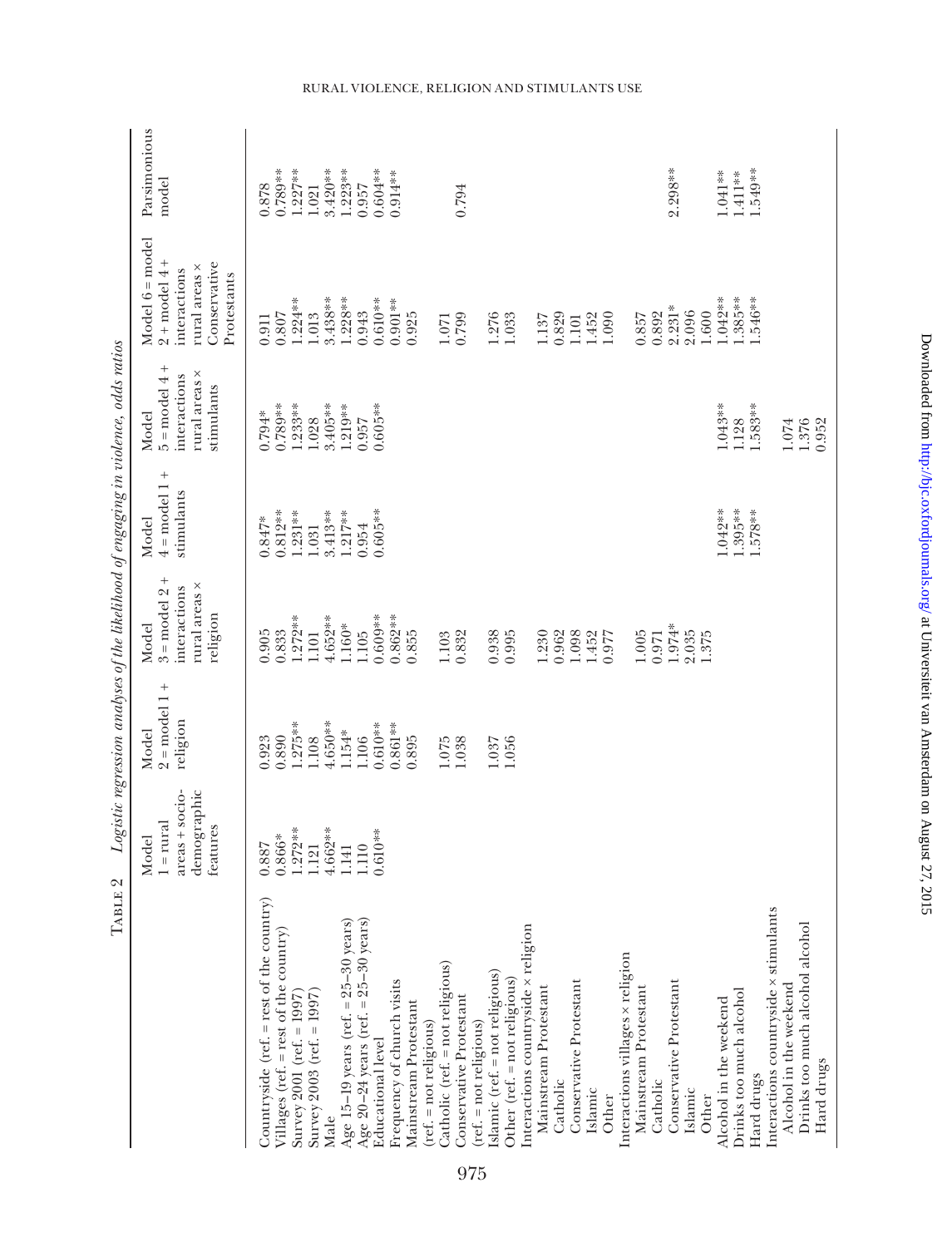|                                                                                                                    |                                                                   |                                      | $TABLE 2$ <i>Continued</i>                                                          |                                        |                                                                              |                                                                                                                          |                |
|--------------------------------------------------------------------------------------------------------------------|-------------------------------------------------------------------|--------------------------------------|-------------------------------------------------------------------------------------|----------------------------------------|------------------------------------------------------------------------------|--------------------------------------------------------------------------------------------------------------------------|----------------|
|                                                                                                                    | areas + socio-<br>demographic<br>$l = rural$<br>features<br>Model | $2 = model 1 +$<br>religion<br>Model | $3 = \hbox{model}$ 2 +<br>rural areas $\times$<br>interactions<br>religion<br>Model | $4 = model 1 +$<br>stimulants<br>Model | $5 = \hbox{model}$ 4 +<br>ural areas x<br>nteractions<br>stimulants<br>Model | Model 6 = model Parsimonious<br>$2+$ model $4\pm$<br>Conservative<br>rural areas $\times$<br>interactions<br>Protestants | model          |
| interactions villages × stimulants<br>Orinks too much alcohol<br>Alcohol in the weekend<br>Hard drugs              |                                                                   |                                      |                                                                                     |                                        | $\begin{array}{c} 0.922 \\ 2.057* \\ 1.023 \end{array}$                      |                                                                                                                          |                |
| Interactions villages x Conservative Protestants x stimulants<br>Drinks too much alcohol<br>Alcohol in the weekend |                                                                   |                                      |                                                                                     |                                        |                                                                              | $\begin{array}{l} 1.975 \\ 6.938* \\ 1.912 \\ 0.310** \\ 0.252 \end{array}$                                              | $2.518*$       |
| Hard drugs<br>Constant                                                                                             | $0.356***$                                                        | $0.404***$                           |                                                                                     |                                        | $0.293**$                                                                    |                                                                                                                          | $0.326***$     |
| Nagelkerke pseudo $R^{\scriptscriptstyle 2}$<br>sample size                                                        | $0.169$<br>8,096                                                  | $0.178$<br>$8.094$                   | $0.412***$<br>0.180<br>8.094                                                        | $0.290**$<br>0.243<br>8.084            | $0.245$<br>$8.084$                                                           | 8,082                                                                                                                    | 0.249<br>8,082 |
|                                                                                                                    |                                                                   |                                      |                                                                                     |                                        |                                                                              |                                                                                                                          |                |

> POLS data, Statistics Netherlands.<br>\*P< 0.05; \*\*P< 0.01. *POLS* data, Statistics Netherlands. \**P* < 0.05; \*\**P* < 0.01.

976

WEENINK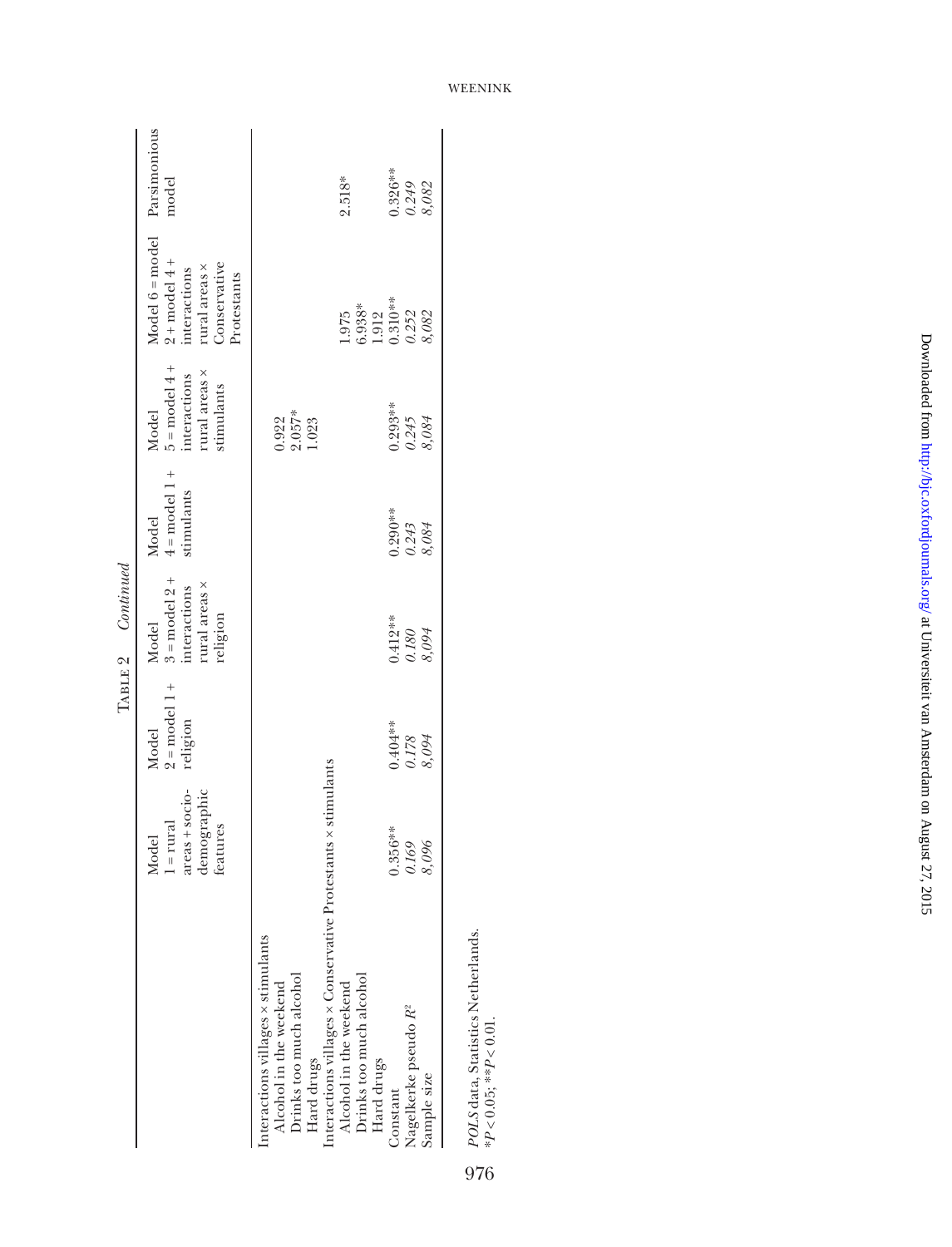|                         | Protestant | Catholic | Orthodox<br>Protestant | Islamic | Other<br>religions | Non-religious |
|-------------------------|------------|----------|------------------------|---------|--------------------|---------------|
| Countryside             | 1.002      | 0.774    | 1.250                  | 1.413   | 0.977              | 0.900         |
| Villages                | 0.624      | $0.743*$ | $2.364**$              | 1.724   | 1.309              | $0.797*$      |
| Nagelkerke pseudo $R^2$ | 0.281      | 0.248    | 0.331                  | 0.158   | 0.187              | 0.254         |
| Sample size             | 773        | 2,206    | 544                    | 353     | 411                | 3,795         |

<span id="page-12-0"></span>Table 3 *Logistic regression analyses of the likelihood of engaging in violence per religious affiliation, odds ratios (models also include year of survey, gender, age, educational level, frequency of church visits, consumption of alcohol in the weekend, self-reported alcohol abuse and hard drugs consumption, effects not shown here)*

*POLS* data, Statistics Netherlands.

 $*P < 0.05$ ;  $**P < 0.01$ .

#### *Rural and urban violence rates*

Taking all three forms of physical violence together, [Table 1](#page-9-0) shows that in each area of residence, about one fifth of all respondents had ever committed violence. [Table 1](#page-9-0) also provides the results for each of the three forms of physical violence separately. In all areas, taking part in a fight was the most frequent form of physical violence. A substantial proportion of youth in all three areas (around ten per cent) reported they had hit or kicked someone to such a degree that the victim needed medical attention. Wounding a person by means of a weapon was much more exceptional in all three areas. Respondents living in the countryside reported that they had committed this form of violence less frequently (0.7%), not only as compared to inhabitants of the rest of the country (1.8%), but also vs. their peers living in villages (2.0%).

[Table 2](#page-10-0) shows the results of logistic regression analyses of the likelihood that respondents had committed physical violence. The dependent variable includes all the forms of violence displayed in [Table 1.](#page-9-0) Of course these results predominantly reflect the most common form of violence, partaking in a fight. Taking socio-demographic characteristics into account, [Table 2](#page-10-0) (model 1) shows that residents of villages differ slightly from inhabitants living in more urbanized areas. The odds ratio of 0.866 indicates that the former reported they were about 15% (1/0.866) less likely to have committed violence as compared to the latter. The indicators of rural place of residence did not add much to the explanatory power (a model that included the two rural areas only resulted in a Nagelkerke's pseudo  $R^2$  that was close to zero), which is in line with prior rural–urban analyses of violence, delinquency and anti-social behaviour ([Hagan and Foster 2001;](#page-19-15) [Barnett and Mencken 2002](#page-18-2); [Elgar](#page-19-16) *et al.* 2003; [Harden](#page-19-17) *et al.* 2009; [Reijneveld](#page-20-17) *et al.* 2010; [Li 2011](#page-20-2); [Weenink 2011;](#page-21-13) but see [Bouffard and Muftic 2006](#page-18-3) who found more pronounced rural–urban differences).

These results nuance the symbolic binary opposition between the dangerous city and the peaceful, idyllic rural (see also [Jones 2012\)](#page-19-7). Because these statistics report the prevalence of violence over the life time, it cannot be concluded that rural violence is, in the words of the Canadian rural youth interviewed by Hall *et al.* [\(2011:](#page-19-18) 4) a 'normal occurrence in life'. However, they do suggest that a substantial part of the young rural dwellers had committed violence once in their life, including the more serious form of hurting someone so badly that the victims required medical treatment.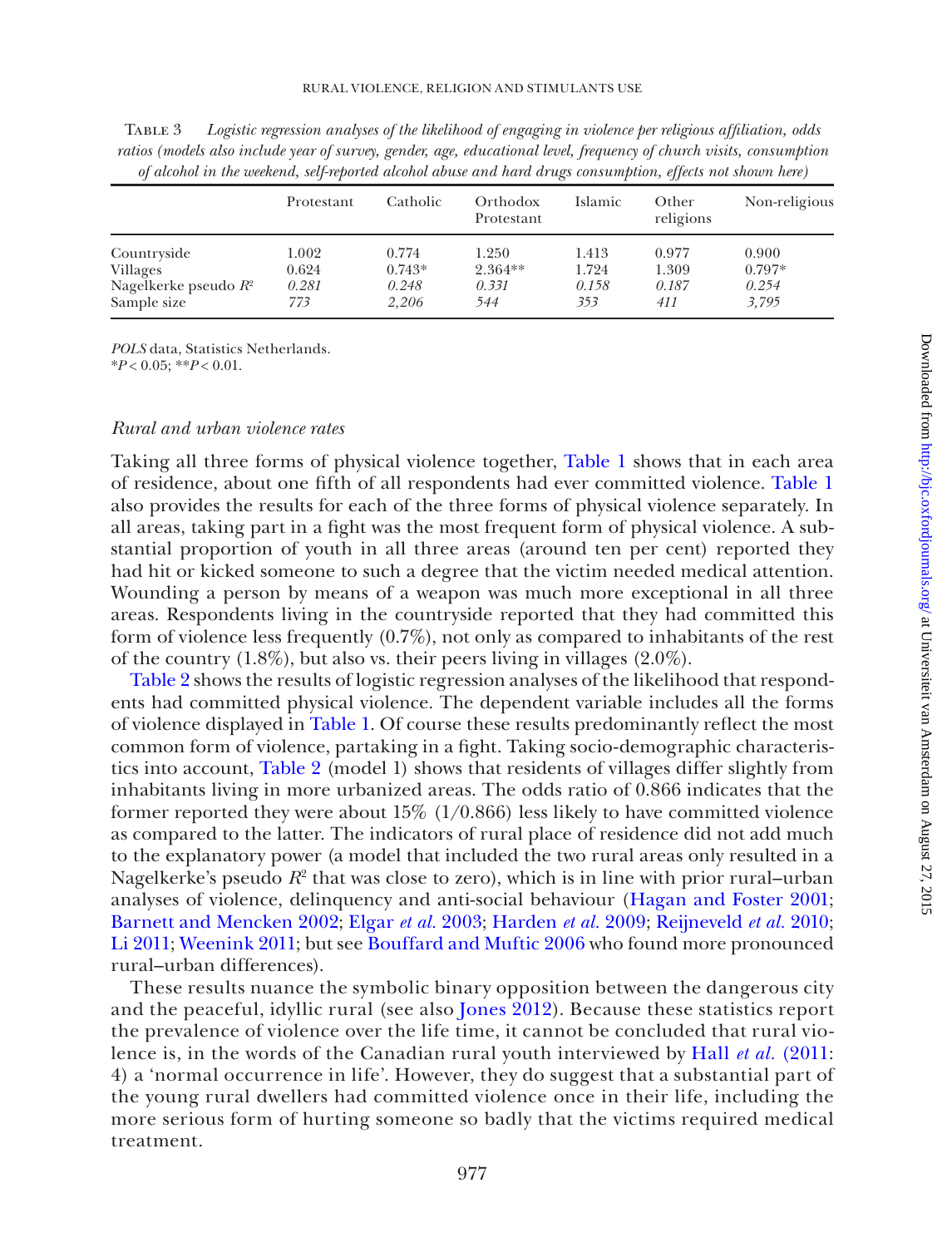# *Religion and rural violence*

Table 1 indicates that the frequency of attending religious meetings is significantly higher in both rural areas as compared to the rest of the country. Furthermore, significant differences appear with regard to the type of religion respondents adhered to. In short, Protestant, Catholic and Conservative Protestant respondents were more likely to be found in both rural areas, whereas Islamic respondents, adherents of other religions and non-religious respondents were more prevalent in the rest of the country. In [Table 2](#page-10-0) (model 2), these indicators are related to rural violence. As a result, the effect of living in villages became non-significant. As separate analyses show, church attendance is associated with a lower likelihood of engaging in violence among inhabitants of villages in particular. Adherence to the various religions did not result in significant effects in model 2. However, model 3, which includes interaction terms between religious affiliation and rural place of residence, shows that the odds that young Dutch Conservative Protestants who live in villages reported they had committed violence was nearly two times (odds ratio = 1.974) larger than that of their fellow believers living in more urbanized areas. None of the other interactions between rural place of residence and religious affiliation yielded significant effects. To put this finding in perspective: the proportion of Conservative Protestants who had committed violence was 22.7 per cent for those living in villages, while this was only 13.4 per cent for their fellow believers living in all other areas ( $P = 0.008$ , based on  $\chi^2$  test), and 20.8 per cent for all other rural youth, whatever their religion (this difference n.s.).

To conclude, these results indicate that the Conservative Protestant thesis not only applies to Evangelical Christians in southern states of the United States, but at least partly to their rural Dutch fellow believers across the Atlantic as well. One important difference between prior US findings and the results presented here is that the violence rates of Dutch Conservative Protestants living in villages do not stand out because they are higher than the average violence rates in the (rural) population. Rather, they are particularly exceptional relative to their fellow believers who live elsewhere in the country. This latter finding has theoretical consequences, for the Conservative Protestant thesis posits that the higher violence rates among the adherents of this religion in the rural South of the United States are due to their religious beliefs *per se*. However, this is not plausible in the Dutch context, given the differences in violence rates within this religious category. Thus, it might be the case that the association between Orthodox Protestantism and rural violence is spurious. Before considering this issue in more detail, the following section analyses the relationships between rural violence and the consumption of stimulants.

#### *Alcohol, hard drugs and rural violence*

Alcohol consumption during the weekends was higher in both rural areas than in the rest of the country, as [Table 1](#page-9-0) indicates. Note that standard deviations exceed mean scores, indicating that variation within the rural categories and within the rest of the country category was large. Nevertheless, the finding that rural inhabitants drank more alcohol than their counterparts living outside rural areas does point to the existence of a rural alcohol culture, as suggested by the prior studies discussed above. [Table 1](#page-9-0) also shows that the proportions of respondents who thought they drink too much did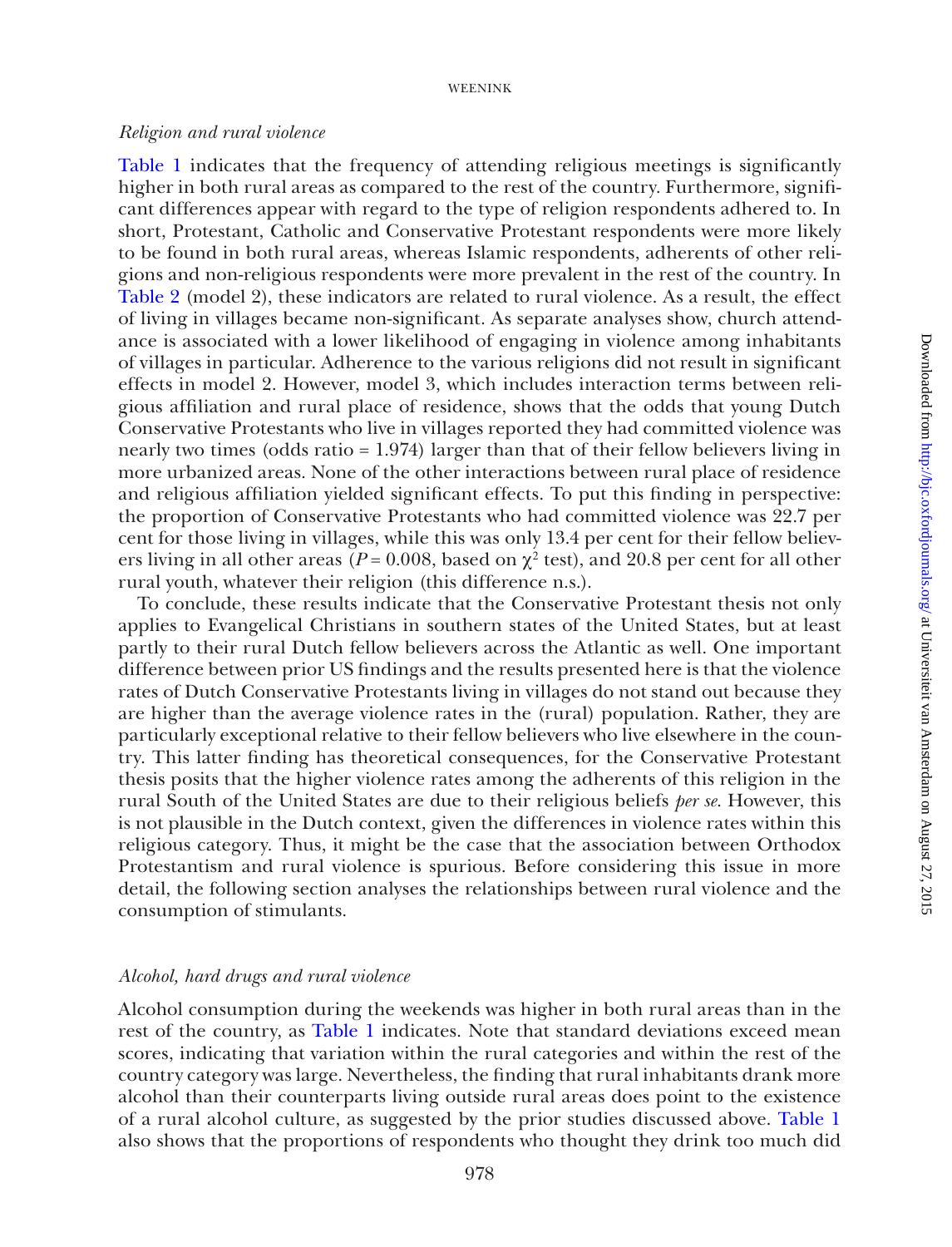not differ significantly between the areas of residence. Interestingly, however, within the category of youth who consider themselves as problematic drinkers, the amount of alcohol consumption during the weekend differed significantly: respondents living in the countryside and in villages indicated they consumed respectively 19.17 and 21.19 glasses of alcohol on average during the weekend, while this was 15.68 in the rest of the country (not shown in [Table 1\)](#page-9-0). In other words, it seems that it takes more alcohol for one to consider oneself a problematic drinker in rural areas than in the rest of the country. Again, this finding points to the existence of a distinct rural alcohol culture. With regard to hard drugs intake, the picture is reversed: youth in both rural areas were significantly less likely to report the use of these types of stimulants.

[Table 2](#page-10-0) provides answers to the question about the extent to which alcohol and hard drugs consumption patterns are related to rural violence. Model 4 includes alcohol consumption during the weekend, the respondents' self-reported alcohol abuse and use of hard drugs. All three indicators yield significant effects. The odds ratio of alcohol consumption during the weekend (1.042) should be interpreted as follows: for each additional glass of alcohol, the odds that respondents reported to have committed violence increases four per cent. Moreover, the model shows that respondents in the countryside and villages are now respectively about 18  $(1/0.847)$  and 23  $(1/0.812)$  per cent less likely to have committed violence as compared to their peers in more urbanized areas. Separate analyses indicate that these changes are related to rural inhabitants' greater alcohol consumption during weekends specifically. In other words: young rural residents' greater alcohol consumption during the weekend is related to additional violence. To investigate if the relationship between alcohol and violence is different for rural respondents, interaction terms were included. Model 5 shows the results: compared to urban respondents, the likelihood that inhabitants of villages reported that they had committed violence when they thought they drank too much was two times larger (odds ratio of 2.057).

To summarize these findings: young inhabitants of both rural areas tend to drink more alcohol during the weekend, and this results in additional rural violence. Moreover, the relationship between self-reported problematic drinking and violence is stronger among young villagers in particular.

#### *Rural Dutch Conservative Protestants and violence*

To answer the question whether the relationship between Conservative Protestantism and violence is actually associated with stimulants use rather than religion *per se*, model 6 was run. As the parsimonious version has equal explanatory power, the discussion of the results focuses on this latter model.<sup>5</sup> First, [Table 2](#page-10-0) shows that the interaction between Conservative Protestantism and living in villages remains significant (odds ratio of 2.298). Second, the association between rural violence and alcohol consumption during the weekend is stronger among young Conservative Protestant villagers in particular (odds ratio of 2.518). These findings suggest that the relationship between young Conservative Protestants and rural violence is not due to their alcohol consumption as

<span id="page-14-0"></span><sup>&</sup>lt;sup>5</sup>  $\Delta$ *χ*<sup>2</sup> parsimonious model vs. model 6 = −13.019, df = 14, n.s.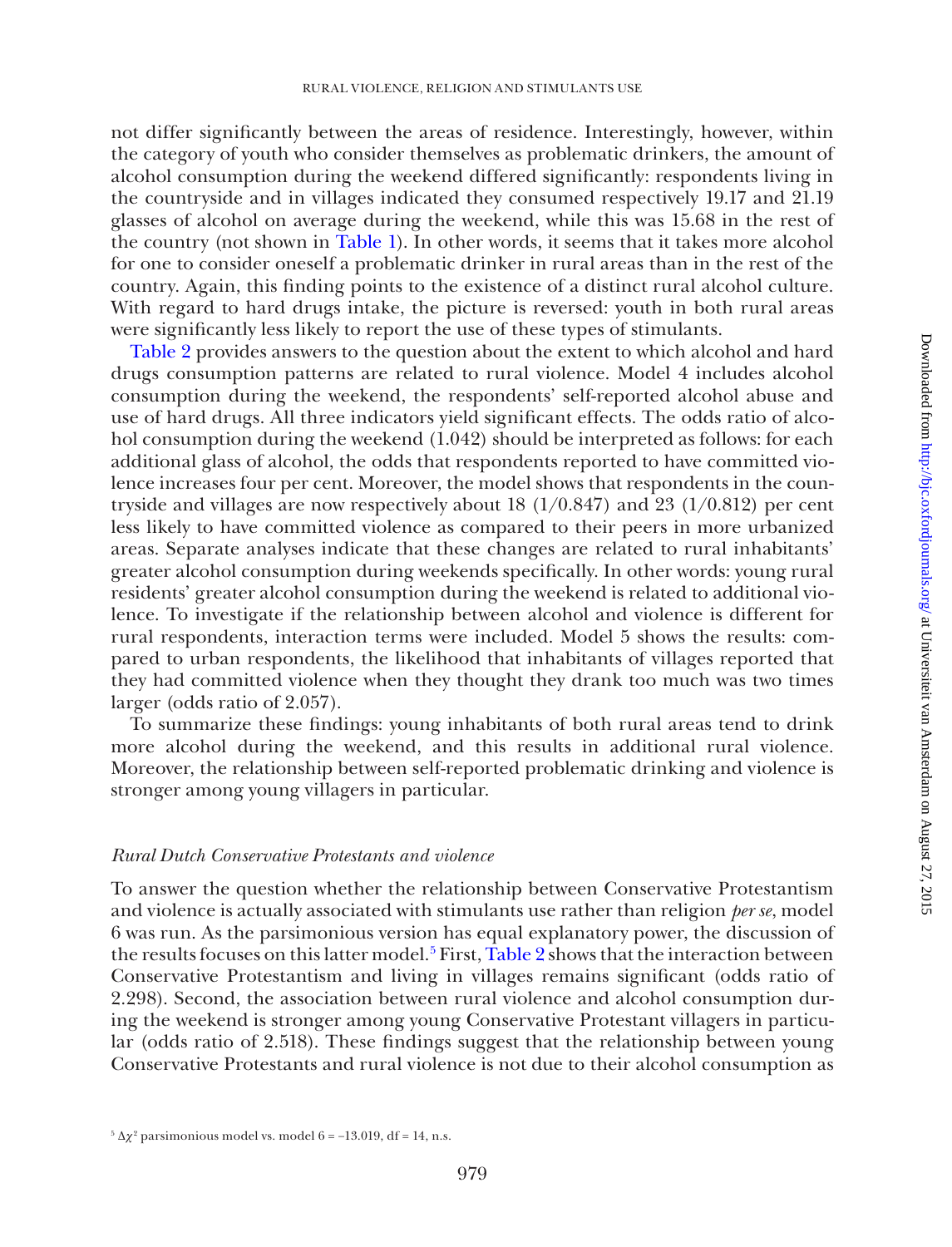suggested above. Instead, they indicate that the alcohol culture of these youth further adds up to the likelihood that they had committed violence, rather than accounting for ('explaining away' in statistical terminology) the relationship between rural violence and this type of religion.

An alternative way to inquire into the relationships between rural violence and religion is to analyse the religious categories separately. The results are shown in [Table 3.](#page-12-0) For each religious affiliation, a model was run, similar to model 4 in [Table 2](#page-10-0). As the interest here is specifically in the effects of rural place of residence, only these indicators are shown. These analyses indicate that the effects of rural places of residence are either non-significant or result in significant negative effects. Only the Orthodox Protestant youth who live in villages are significantly more likely to have committed violence as compared to their fellow believers living in more urbanised areas (odds ratio of 2.364). This finding casts doubts on the idea that the violence of young rural Conservative Protestants is associated with religion. Or at least, it suggests that the association between violence and this type of religion differs per place of residence.

# *Conclusion and Discussion*

This is the first European study that offers systematic, large-scale comparative analyses of the relationships between rural violence, alcohol and religion. Let us consider the insights it has produced by returning to the questions. Concerning the first question, it appeared that, while the violence rates of young rural Conservative Protestants did not differ significantly from other rural youth, they also reported that they had committed violence more often as compared to their fellow believers living elsewhere. This finding has an important theoretical consequence: while the Conservative Protestant thesis posits that the higher violence rates among the adherents of this religion are due to their religious beliefs *per se*, this study shows that the relationship between Conservative Protestantism and violence depends on the place where youths live. The fourth question follows up on this issue, asking whether the association between this religion and rural violence is spurious. Here, it was proposed that these young Conservative Protestants' stimulants intake may account for the relationship. However, the analyses suggested that this was not the case, even though it turned out that the association between alcohol consumption during the weekend and violence is stronger among this category of religious rural youth in particular.

As for the second question, it appeared that young rural inhabitants not only drank markedly more alcohol during the weekend, but the self-reported problematic drinkers among them also consumed more alcohol than similar self-reported problematic urban drinkers. Thus, this study provides further evidence of distinct rural alcohol consumption patterns that were also found in other studies in the rural Global North. Somewhat contrary to prior, but less extensive Dutch analyses that point to hard drugs problems in small communities in the Dutch Bible Belt ([Van der Torre 2006\)](#page-21-9), the rural dwellers in this study reported a lower amount of hard drugs intake than their peers living in more urbanized areas. The third question related rural youths' stimulants consumption to violence. Here it was found that young rural dwellers' larger amount of alcohol intake during the weekend was related to additional violence. Moreover, it appeared that village dwellers who considered themselves to be problematic drinkers more often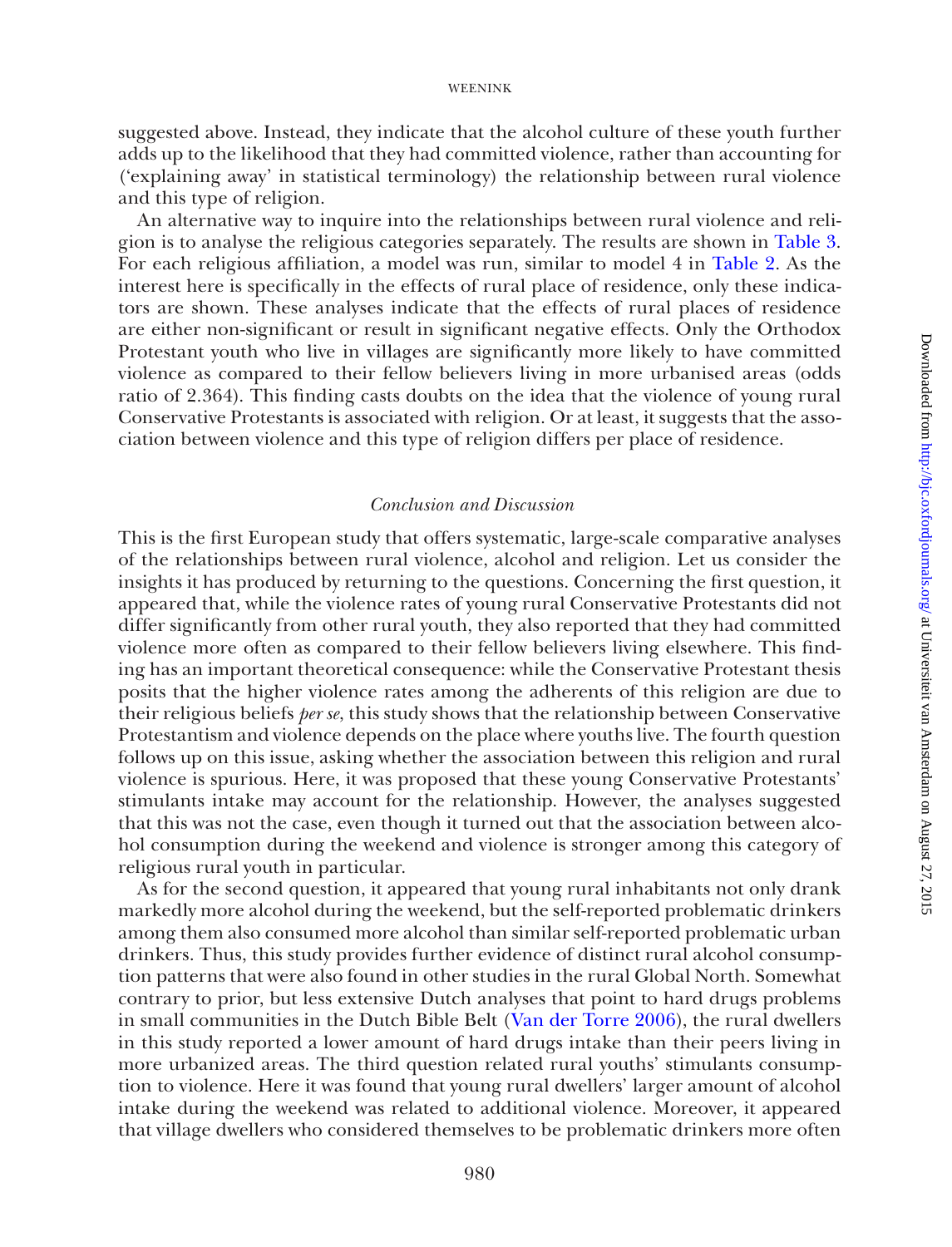reported that they had committed violence. Also, and again in contrast to prior but less extensive Dutch work [\(Adang](#page-17-2) *et al.* 2007), this study did not find a significant relationship between hard drugs use and rural violence. In addition to these answers, this study demonstrates that, contrary to the prevailing notion of the idyllic rural but in line with prior US studies, the violence rates between young Dutch rural dwellers and their peers living in the rest of the country are virtually similar.

Before outlining how to move forward in the study of rural violence, some limitations of this research that may have affected the findings need to be addressed. The main shortcoming is that, while there is a hierarchical structure in the data with places of residence on the higher level and individual respondents on the lower level, the data set does not allow for multi-level analyses. If it had been possible to cluster respondents according to postal code for instance, a community level could have been constructed with indicators such as the average religiosity or the average alcohol consumption at that higher community level. Such a multi-level approach not only makes more sense conceptually, but it also allows for more refined and more robust statistical estimations. There is a risk now that features of a small number of communities are statistically exaggerated. For instance, it might be the case that certain villages with a tradition of violence and excessive alcohol consumption are overrepresented in the sample. Rather than taking into account that these features actually belong to the community level (which comprises a smaller sample), they may now be blown up as features at the lower level of individual respondents (comprising a much larger sample). Fortunately, this risk is reduced given the efforts of Statistics Netherlands to arrive at a nation-wide representative sample.

A second shortcoming is that the data does not allow for much differentiation between rural places. While the differences between inhabitants of villages and the countryside presented here demonstrate again that the idea of a single homogenous rural area ('the countryside') is invalid [\(Halfacree 1993;](#page-19-19) [Murdoch](#page-20-18) *et al.* 2003; [Cloke 2006](#page-18-17)), there is of course more variety between rural places than differences in population density. Take, e.g. the economic development of rural areas: whereas one area may suffer from long-term unemployment and deprivation, another may benefit from tourism due to its attractive scenic beauty or opportunities for leisure activities.

Finally, one of the aims of this article is to make the topic of rural violence and crime more visible in criminology. Therefore, what follows are suggestions for future research, based upon the findings presented here. First, more ethnographic detail is needed to understand how religiously informed attitudes towards the world are differently associated with violence in rural and urban settings. The stronger relationships between violence, alcohol and adherence to Conservative Protestantism among village dwellers might be a consequence of their more intense involvement in and exposure to community life: they might be more likely to rely on violence as a form of self-help or conflict management. Inhabitants of rural communities are often more reluctant to ask formal authorities for help and this tendency might be even stronger in more closed and inward looking communities such as the Conservative Protestant villages in the Dutch Bible Belt. As for violence as self-help, interesting comparisons can be made between villages and the less densely populated countryside as well. On the other hand, this religion produces strong social and moral boundaries that may justify violence against non-believers specifically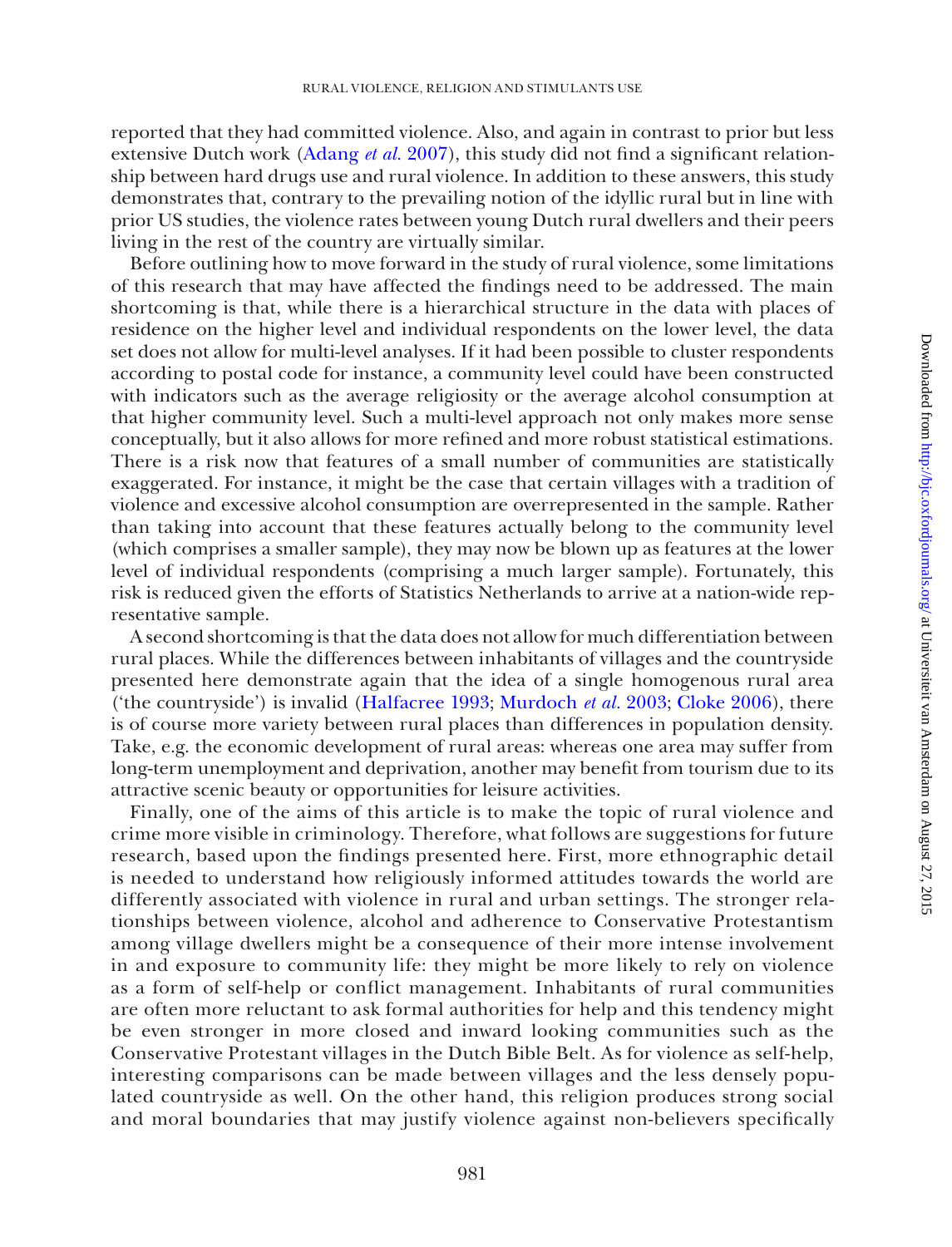(see [Balogh](#page-17-1) *et al.* 2009, who reported on confrontations between Conservative Protestants and Islamic youth).

Second, while prior work points to the importance of drinking alcohol as a social activity and as part of identity formation in rural communities [\(Campbell 2000;](#page-18-15) [Mulder](#page-20-14) [2005;](#page-20-14) [Van Bergen and Otterman 2006;](#page-21-7) [Leyshon 2008](#page-20-13); [Valentine](#page-21-6) *et al.* 2008), engaging in collective violent action itself may also be part of rural identity formation (see for instance [Spaaij 2008;](#page-21-14) [Jackson-Jacobs 2013](#page-19-20) on the relationship between collective identities and violence). Following up on this, future research may fruitfully invoke the literature on the performance of rural masculinities (for instance [Campbell 2000](#page-18-15); [Leyshon](#page-20-13) [2008;](#page-20-13) [Carrington](#page-18-5) *et al.* 2013) in this respect. Thus, another series of questions revolve around the issue of how rural violence is related to drinking alcohol, notions of masculinity and identity formation processes and how and to what extent these processes differ between rural and urban youth.

The rural drinking practices found here can be contrasted with what rural dwellers—parents and their children in particular—themselves tend to believe about alcohol consumption. As discussed above, studies report that they consider rural drinking as non-problematic, safe and relatively innocent, while they associate urban drinking with anti-social behaviour [\(Van Bergen and Otterman 2006](#page-21-7); [Valentine](#page-21-6) *et al.* 2008; [De](#page-18-13) [Haan and Boljevac 2009\)](#page-18-13). By positioning rural drinking on the positive side of the symbolic rural–urban dichotomy, rural dwellers might negate the negative consequences of the rural alcohol culture they tend to extenuate. Future studies in this area may contribute to attempts to start a more open discussion about the meanings and consequences of drinking alcohol in rural life, specifically in relation to the use of violence.

# *Funding*

This work was supported by the Netherlands' Organization for Scientific Research (grant number 016.095.167).

#### **ACKNOWLEDGEMENTS**

My thanks to the anonymous reviewers, their comments have helped to improve this paper. This paper is based on my own calculations of data that was generously provided by Statistics Netherlands. The data are part of Statistics Netherlands' Permanent Research of the Living Conditions (*Permanent Onderzoek LeefSituatie, POLS*) conducted in the years 1997, 2001 and 2003.

# **REFERENCES**

<span id="page-17-0"></span>Abraham, M., Van Hoek, A., Hulshof, P. and Pach, J. (2007), *Geweld tegen de politie in uitgaansgebieden (Violence Against the Police in Entertainment Districts)*. DSP-groep.

- <span id="page-17-2"></span>Adang, O., Van der Torre, E., Bourier, F., Cachet, E., Koeman, N., Van Oorschot, W., Scheffer, F. and Den Uijl-De Vries, C. (2007), *Hoezo rustig?! Een onderzoek naar het verloop van jaarwisselingen in Nederland (What Do You Mean, Quiet?! A Research Into the Celebration of New Year's Eve in the Netherlands)*. Politie Academie.
- <span id="page-17-1"></span>Balogh, L., Siesling, M., Jacobs, M. and Moors, H. (2009), *Eigenheid of eigenzinnigheid. Analyse van cultuur- en geloofsgerelateerde denkbeelden en gedragsuitingen in de gemeente Ede*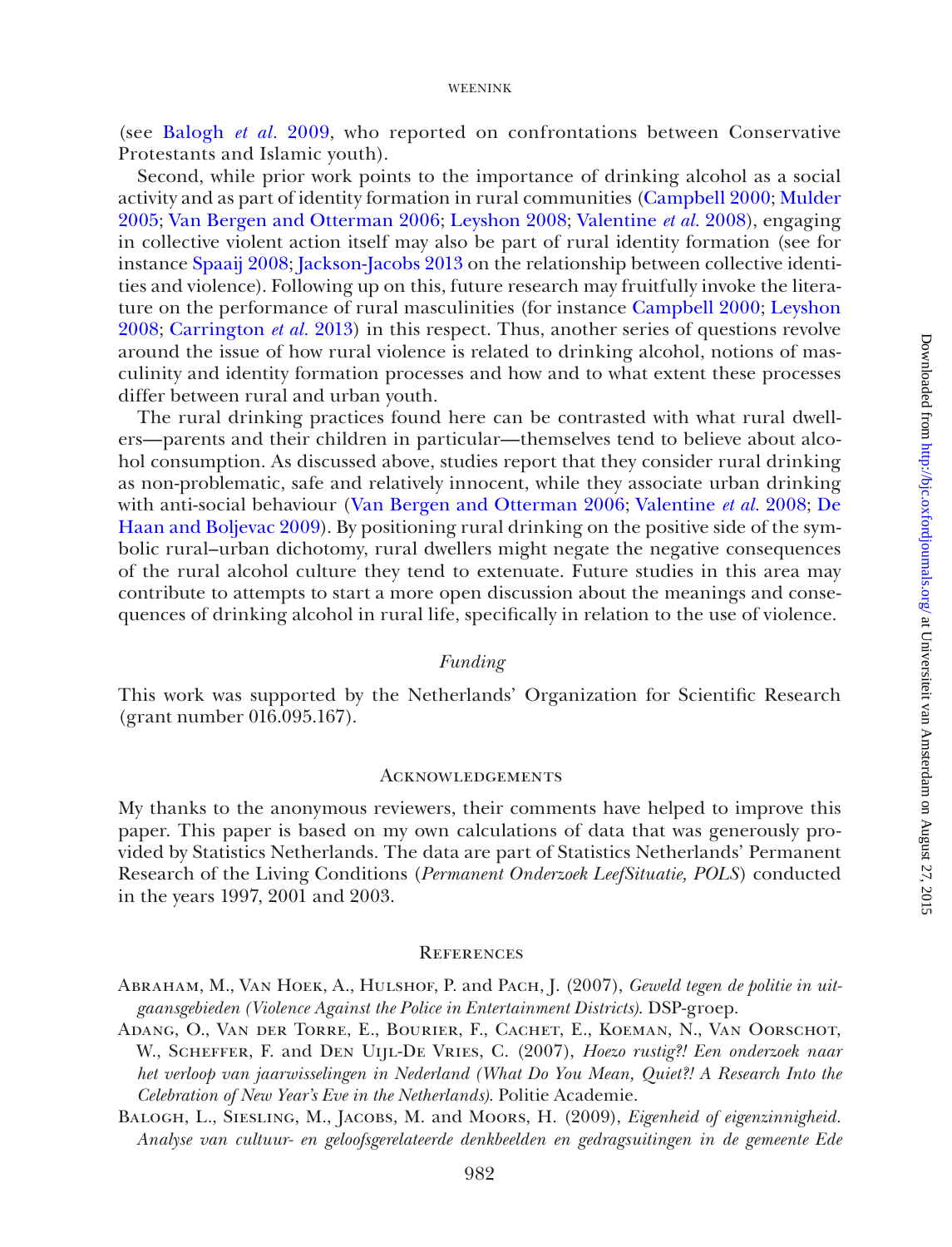#### RURAL VIOLENCE, RELIGION AND STIMULANTS USE

*(Characteristically or Self-Willed. An Analysis of Culturally and Religiously Related Notions and Behaviour in the Municipality of Ede)*. IVA beleidsonderzoek en advies, University of Tilburg.

- <span id="page-18-2"></span>BARNETT, C. and MENCKEN, F. C. (2002), 'Social Disorganization Theory and the Contextual Nature of Crime in Nonmetropolitan Counties', *Rural Sociology*, 67: 372–93.
- <span id="page-18-3"></span>BOUFFARD, L. A. and MUFTIC, L. R. (2006), 'The "Rural Mystique": Social Disorganisation and Violence beyond Urban Communities', *Western Criminology Review*, 7: 56–66.
- <span id="page-18-4"></span>BURSIK, R. J. and WEBB, J. (1982), 'Community Change and Patterns of Delinquency', *American Journal of Sociology*, 88: 24–42.
- <span id="page-18-15"></span>Campbell, H. (2000), 'The Glass Phallus: Pub(lic) Masculinity and Drinking in Rural New Zealand, *Rural Sociology*, 65: 562–81.
- <span id="page-18-5"></span>Carrington, K., McIntosh, A., Hogg, R. and Scott, J. (2013), 'Rural Masculinities and the Internalisation of Violence in Agricultural Communities', *International Journal of Rural Criminology*, 2: 3–24.
- <span id="page-18-1"></span>Carrington, K. and Scott, J. (2008), 'Masculinity, Rurality and Violence', *British Journal of Criminology*, 48: 641–66.
- <span id="page-18-0"></span>Cebulak, W. (2004), 'Why Rural Crime and Justice Really Matter', *Journal of Police and Criminal Psychology*, 19: 71–81.
- <span id="page-18-10"></span>Ceccato, V. and Dolmen, L. (2013), 'Crime Prevention in Rural Sweden', *European Journal of Criminology*, 10: 89–112.
- <span id="page-18-9"></span>——. (2011), 'Crime in Rural Sweden', *Applied Geography*, 31: 119–35.
- <span id="page-18-12"></span>Chilenksi, S. M. and Greenberg, M. T. (2009), 'The Importance of the Community Context in the Epidemiology of Early Adolescent Substance Use and Delinquency in a Rural Sample', *American Journal of Community Psychology*, 44: 287–301.
- <span id="page-18-17"></span>Cloke, P. (2006) 'Conceptualizing Rurality' in Cloke, P. and Marsden, T. (eds) *Handbook of Rural Studies*. Sage, 18–28.
- <span id="page-18-7"></span>DeKeseredy, W. S., Donnermeier, J. F., Schwartz, M. D., Tunnell, K. D. and Hall, M. (2007), 'Thinking Critically about Rural Gender Relations: Toward a Rural Masculinity Crisis/Male Support Model of Separaton/Divorce Sexual Assault', *Critical Criminology*, 15: 295–311.
- <span id="page-18-6"></span>DEKESEREDY, W. S. and JOSEPH, C. (2006), 'Separation and/or Divorce Sexual Assault in Rural Ohio: Preliminary Results of an Exploratory Study', *Violence Against Women*, 12: 301–11.
- <span id="page-18-13"></span>De Haan, L. and Boljevac, T. (2009), 'Alcohol Use among Rural Middle School Students: Adolescents, Parents, Teachers, and Community Leaders' Perceptions', *Journal of School Health*, 79: 58–66.
- <span id="page-18-16"></span>Den Dulk, C. J., Van de Stadt, H. and Vliegen, J. M. (1992), '"Een nieuwe maatstaf voor stedelijkheid: De omgevingsadressendichtheid" (Address density as a new measure of urbanization)', *Maandstatistiek Bevolking*, 7: 14–27.
- <span id="page-18-8"></span>Dingwall, G. and Moody, S. R., eds. (1999), *Crime and Conflict in the Countryside*. University of Wales Press.
- <span id="page-18-14"></span>Donath, C., Grässel, E., Baier, D., Pfeiffer, C., Karagülle, D., Bleich, S. and HILLEMACHER, T. (2011), 'Alcohol Consumption and Binge Drinking in Adolescents: Comparison of Different Migration Backgrounds and Rural vs. Urban Residence – a Representative Study', *Public Health*, 11: 84.
- <span id="page-18-11"></span>Donnermeyer, J. F. and Barclay, E. (2005), 'The Policing of Farm Crime', *Police Practice and Research*, 6: 3–17.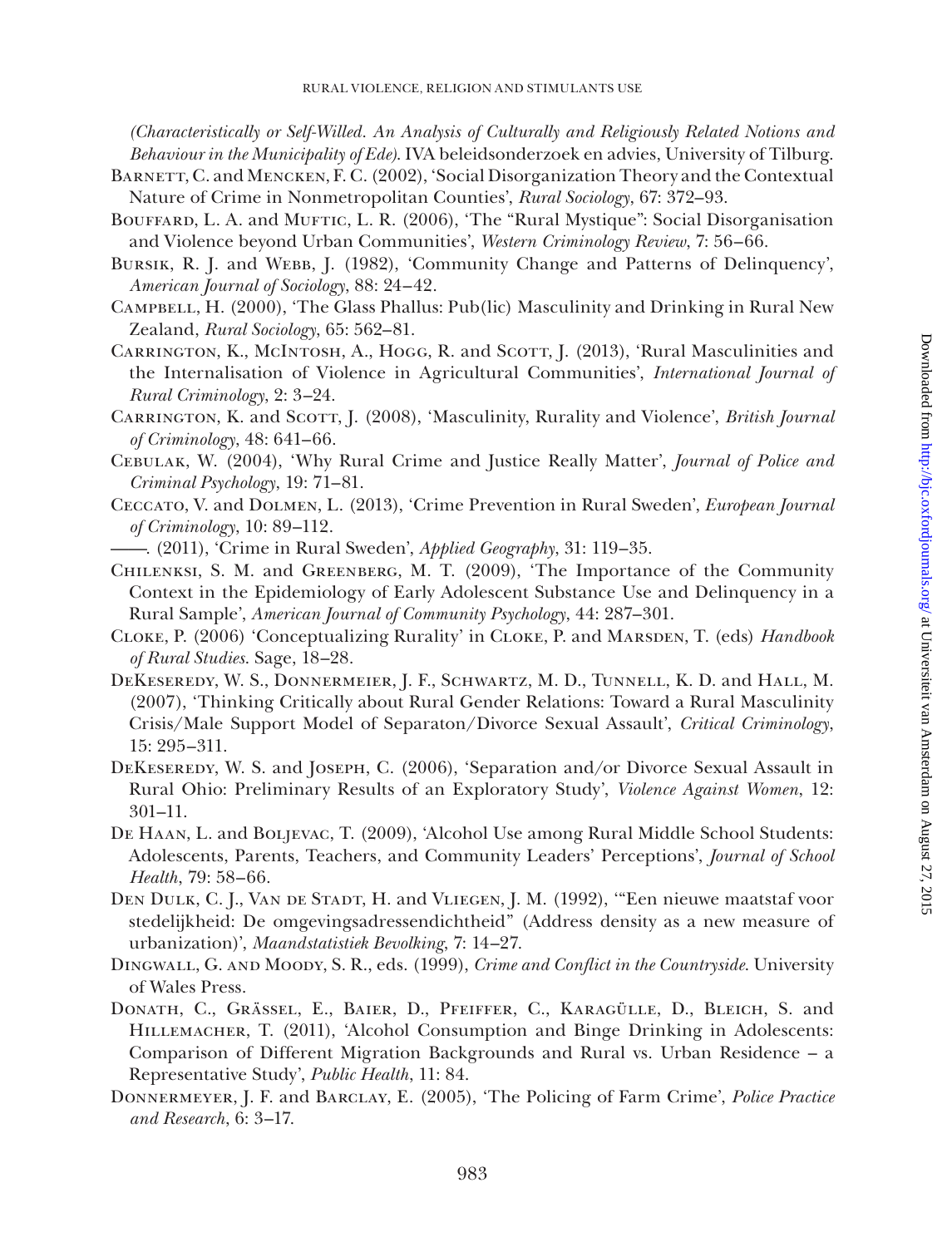- <span id="page-19-16"></span>Elgar, F. J., Knight, J., Worrall, G. J. and Sherman, G. (2003), 'Attachment Characteristics and Behavioural Problems in Rural and Urban Juvenile Delinquents', *Child Psychiatry and Human Development*, 34: 35–48.
- <span id="page-19-4"></span>Ellison, C. G. (1991), 'An Eye for an Eye? A Note on the Southern Subculture of Violence Thesis', *Social Forces*, 69: 1223–39.
- <span id="page-19-5"></span>Ellison, C. G., Burr, J. A. and McCall, P. L. (2003), 'The Enduring Puzzle of Southern Homicide', *Homicide Studies*, 7: 326–52.
- <span id="page-19-12"></span>Emmelkamp, R. (2004), '"Opgroeiende jongeren en veiligheid in stad en land: De zorgen van ouders ontrafeld" (Youth and safety in town and countryside)', *B&M*, 31: 185–93.
- <span id="page-19-11"></span>Felson, R. B., Savolainen, J., Bjarnason, T., Anderson, A. L. and Zohra, T. (2011), 'The Cultural Context of Adolescent Drinking and Violence in 30 European Countries', *Criminology*, 39: 699–728.
- <span id="page-19-3"></span>Gastil, R. D. (1971), 'Homicide and a Regional Culture of Violence', *American Sociological Review*, 36: 412–27.
- <span id="page-19-10"></span>Graham, K. and Wells, S. (2001), 'Aggression among Young Adults in the Social Context of the Bar', *Addiction Research & Theory*, 9: 193–219.
- <span id="page-19-15"></span>Hagan, J. and Foster, H. (2001), 'Youth Violence and the End of Adolescence', *American Sociological Review*, 66: 874–99.
- <span id="page-19-19"></span>Halfacree, K. (1993), 'Locality and Social Representation: Space, Discourse and Alternative Definitions of the Rural', *Journal of Rural Studies*, 9: 23–37.
- <span id="page-19-18"></span>HALL, B. L., KULIG, J. and GRANT KALISCHUK, R. (2011), 'Rural Youth and Violence: A Gender Perspective', *Rural and Remote Health*, 11: 2–9.
- <span id="page-19-17"></span>Harden, K. P., D'Onofrio, B. M., Van Hulle, C., Turkheimer, E., Rodgers, J. L., Waldman, I. D. and Lahey, B. B. (2009), 'Population Density and Youth Antisocial Behavior', *Journal of Child Psychology and Psychiatry*, 50: 999–1008.
- <span id="page-19-8"></span>Hogg, R. and Carrington, K. (2006), *Policing the Rural Crisis*. Federation Press.
- <span id="page-19-6"></span>——. (2003), 'Violence, Spatiality and Other Rurals', *The Australian and New Zealand Journal of Criminology*, 363: 293–319.
- <span id="page-19-9"></span>Homel, R., Tomsen, S. and Thommeny, J. (1992), 'Public Drinking and Violence: Not Just an Alcohol Problem', *The Journal of Drug Issues*, 22: 679–97.

<span id="page-19-20"></span>Jackson-Jacobs, C. (2013), 'Constructing Physical Figths: An Interactionist Analysis of Violence among Affluent, Suburban Youth', *Qualitative Sociology*, 36: 23–52.

- <span id="page-19-7"></span>Jones, J. (2012), 'Looking beyond the "Rural Idyll": Some Recent Trends in Rural Crime', *Criminal Justice Matters*, 89: 8–9.
- <span id="page-19-0"></span>KAYLEN, M. T. and PRIDEMORE, W. A. (2011), 'A Reassessment of the Association between Social Disorganization and Youth Violence in Rural Areas', *Social Science Quarterly*, 92: 978–1001.
- <span id="page-19-1"></span>——. (2012), 'Systematically Addressing Inconsistencies in the Rural Social Disorganization and Crime Literature', *International Journal of Rural Criminology*, 1: 134–52.
- <span id="page-19-2"></span>——. (2013), 'Social Disorganization and Crime in Rural Communities. The First Direct Test of the Systemic Model', *British Journal of Criminology*, 53: 905–23.
- <span id="page-19-14"></span>Koning, I. M., Engels, R., Verdurmen, J. E. E. and Vollebergh, W. A. M. (2010), 'Alcoholspecific Socialization Practices and Alcohol Use in Dutch Early Adolescents', *Journal of Adolescence*, 33: 93–100.
- <span id="page-19-13"></span>Kruissink, M. and Essers, A. A. M. (2004), *Zelfgerapporteerde jeugdcriminaliteit in de periode 1990–2001 (Self-Reported Youth Crime in the Period 1990–2001)*. WODC.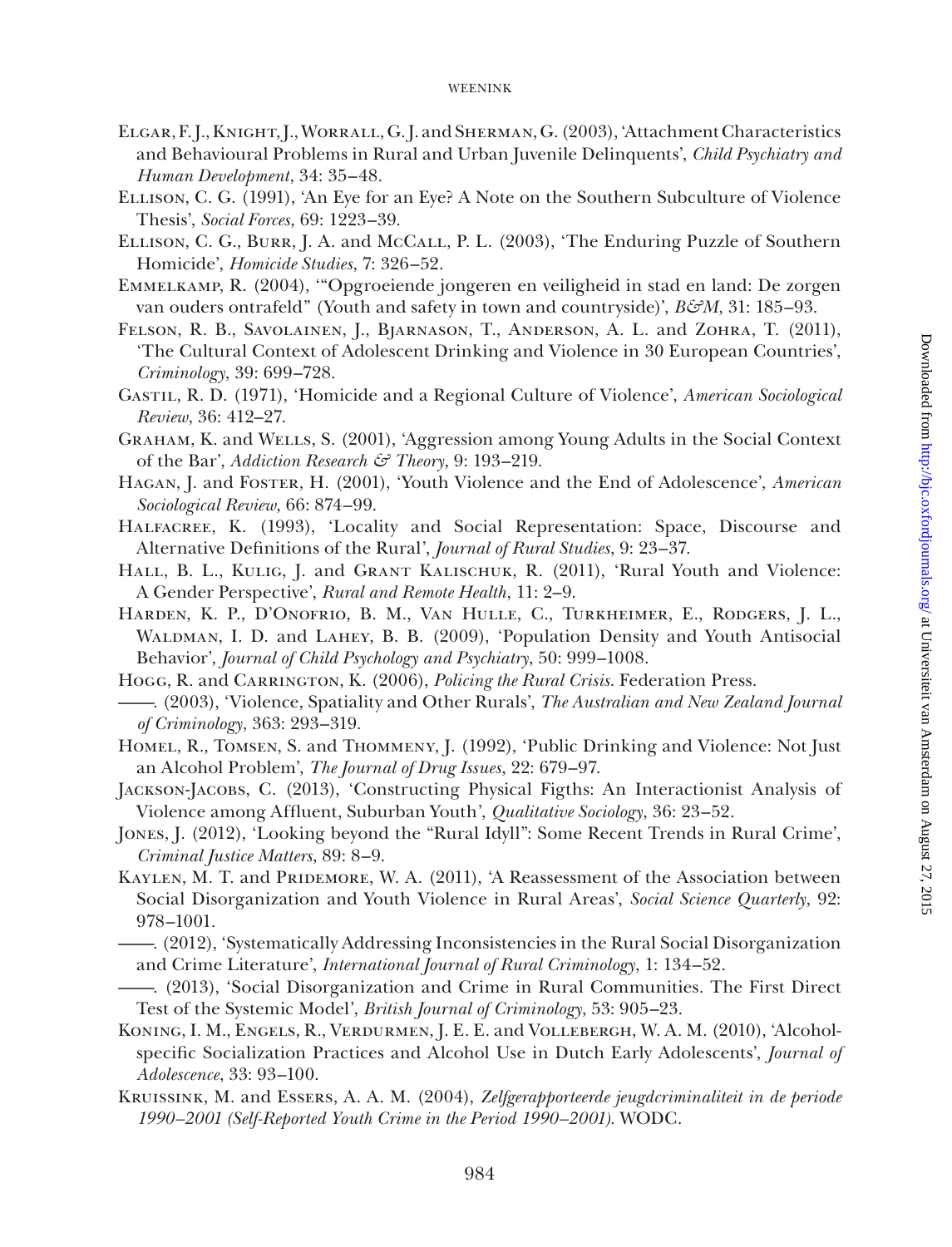- <span id="page-20-12"></span>Lambert, D., Gale, J. A. and Hartley, D. (2008), 'Substance Abuse by Youth and Young Adults in Rural America', *Journal of Rural Health*, 24: 221–8.
- <span id="page-20-7"></span>Lee, M. R. (2006), 'The Religious Institutional Base and Violent Crime in Rural Areas', *Journal for the Scientific Study of Religion*, 45: 309–24.
- <span id="page-20-4"></span>——. (2008), 'Civic Community in the Hinterland: Toward a Theory of Rural Social Structure and Violence', *Criminology*, 46: 447–78.
- <span id="page-20-8"></span>Lee, M. R., Bankston, W. B., Hayes, T. C. and Thomas, S. A. (2007), 'Revisiting the Southern Culture of Violence', *The Sociological Quarterly*, 48: 253–75.
- <span id="page-20-3"></span>Lee, M. R., Maume, M. O. and Ousey, G. C. (2003), 'Social Isolation and Lethal Violence across the Metro/Nonmetro Divide: The Effects of Socioeconomic Disadvantage and Poverty Concentration on Homicide', *Rural Sociology*, 68: 107–31.
- <span id="page-20-9"></span>Lee, M. R. and Ousey, G. C. (2011), 'Reconsidering the Culture and Violence Connection: Strategies of Action in the Rural South', *Journal of Interpersonal Violence*, 26: 899–929.
- <span id="page-20-13"></span>Leyshon, M. (2008), 'The Village Pub and Young People's Drinking Practices in the Countryside', *Annals of Leisure Research*, 11: 289–310.
- <span id="page-20-2"></span>Li, Y.-Y. (2011), 'Social Structure and Informal Social Control in Rural Communities', *International Journal of Rural Criminology*, 1: 63–88.
- <span id="page-20-11"></span>Lister, S., Hobbs, D., Hall, S. and Winlow, S. (2000), 'Violence in the Night-Time Economy; bouncers: The Reporting, Recording and Prosecution of Assaults', *Policing and Society*, 10: 383–402.
- <span id="page-20-14"></span>MULDER, J. (2005), *Indrinken op eigen erf: landelijk veldonderzoek naar jongerenontmoetingsplekken in een semiparticuliere omgeving (Drinking at the Farm Yard: A Research Into the Places Where Youth Meet)*. Stichting Alcohol Preventie.
- <span id="page-20-18"></span>MURDOCH, J., LOWE, P., WARD, N. AND MARSDEN, T. (2003), *The Differentiated Countryside*. Routledge.
- <span id="page-20-6"></span>Nisbett, R. E. and Cohen, D. (1996), *Culture of Honor: The Psychology of Violence in the South*. Westview.
- <span id="page-20-1"></span>Osgood, D. W. and Chambers, J. M. (2000), 'Social Disorganization Outside the Metropolis: An Analysis of Rural Youth Violence', *Criminology*, 38: 81–115.
- <span id="page-20-0"></span>PETEE, T. A. and KOWALSKI, G. S. (1993), 'Modeling Rural Violent Crime Rates: A Test of Social Disorganization Theory', *Sociological Focus*, 26: 87–9.
- <span id="page-20-16"></span>POELEN, E. A. P., SCHOLTE, R. H. J., ENGELS, R. C. M. E., BOOMSMA, D. I. and WILLEMSEN, G. (2005), 'Prevalence and Trends of Alcohol Use and Misuse among Adolescents and Young Adults in the Netherlands from 1993 to 2000', *Drug and Alcohol Dependence*, 79: 413–21.
- <span id="page-20-17"></span>Reijneveld, S. A., Veenstra, R., De Winter, A. F., Verhulst, F. C., Ormel, J. and De Meer, G. (2010), 'Area Deprivation Affects Behavioral Problems of Young Adolescents in Mixed Urban and Rural Areas: The TRAILS Study', *Journal of Adolescent Health*, 46: 189–96.
- <span id="page-20-5"></span>Shaw, C. R. and McKay, H. D. (1942), *Juvenile Delinquency in Urban Areas*. University of Chicago Press.
- <span id="page-20-15"></span>Simon, C., Vermeij, L. and Steenbekkers, A. (2007), *Het beste van twee werelden. Plattelanders over hun leven op het platteland (The Best of Both Worlds. Rural Dwellers About Their Life in the Countryside)*. Sociaal en Cultureel Planbureau.
- <span id="page-20-10"></span>Smith, R. (2012), 'Policing the Changing Landscape of Rural Crime: A Case Study from Scotland', *International Journal of Police Science and Management*, 12: 373–87.